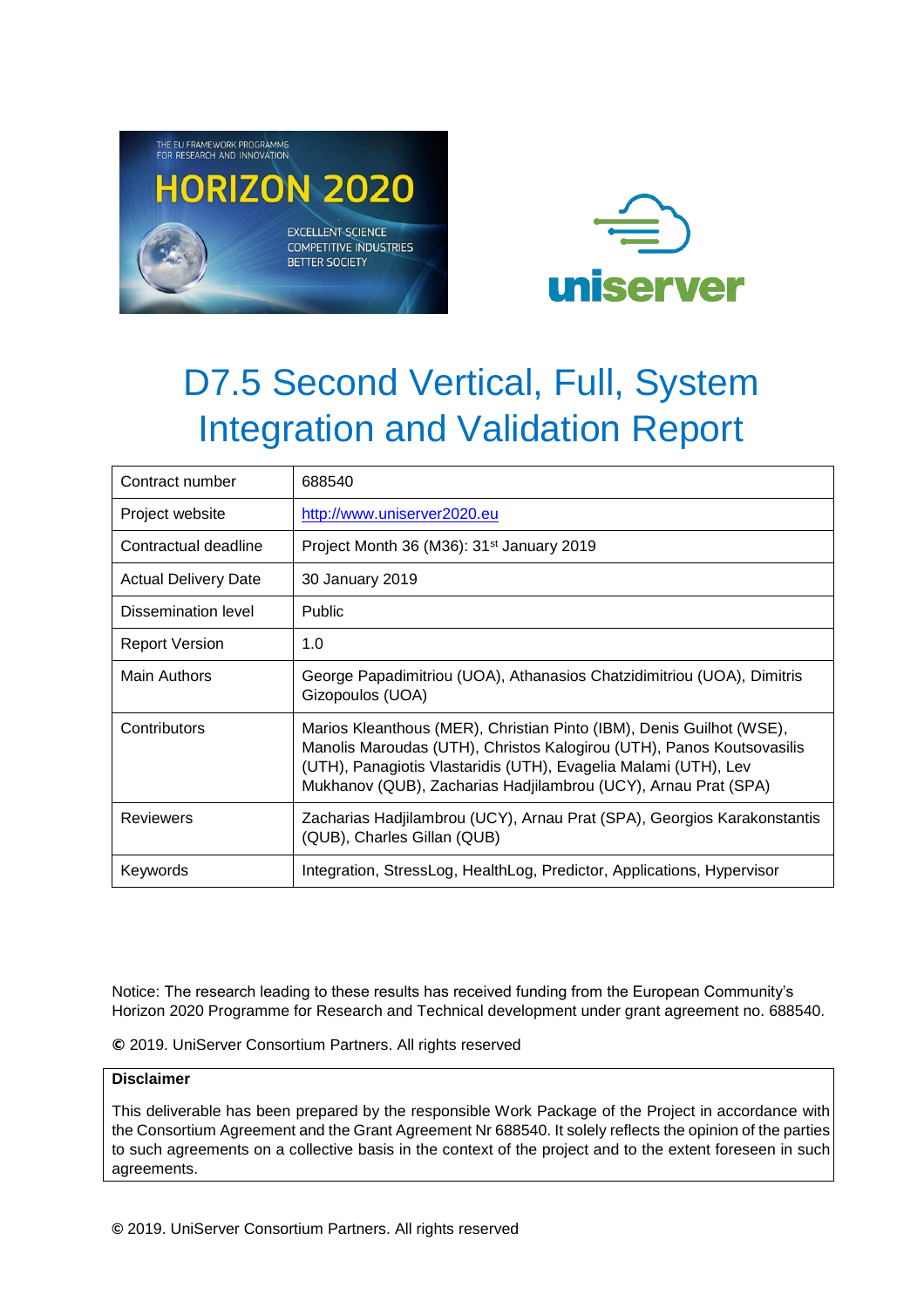#### **Acknowledgements**

The work presented in this document has been conducted in the context of the EU Horizon 2020. UniServer is a 36-month project that started on February 1st, 2016 and is funded by the European Commission. The partners in the project are:

The Queen's University of Belfast (QUB) The University of Cyprus (UCY) The University of Athens (UoA) Applied Micro Circuits Corporation Deutschland GmbH (APM) ARM Holdings UK (ARM) IBM Ireland Limited (IBM) University of Thessaly (UTH) WorldSensing (WSE) Meritorious Audit Limited (MER) Sparsity (SPA)

#### **More information**

Public UniServer reports and other information pertaining to the project are available through the UniServer public Web site under [http://www.Uniserver2020.eu](http://www.uniserver2020.eu/).

#### **Confidentiality Note**

This document may not be copied, reproduced, or modified in whole or in part for any purpose without written permission from the UniServer Consortium. In addition to such written permission to copy, reproduce, or modify this document in whole or part, an acknowledgement of the authors of the document and all applicable portions of the copyright notice must be clearly referenced.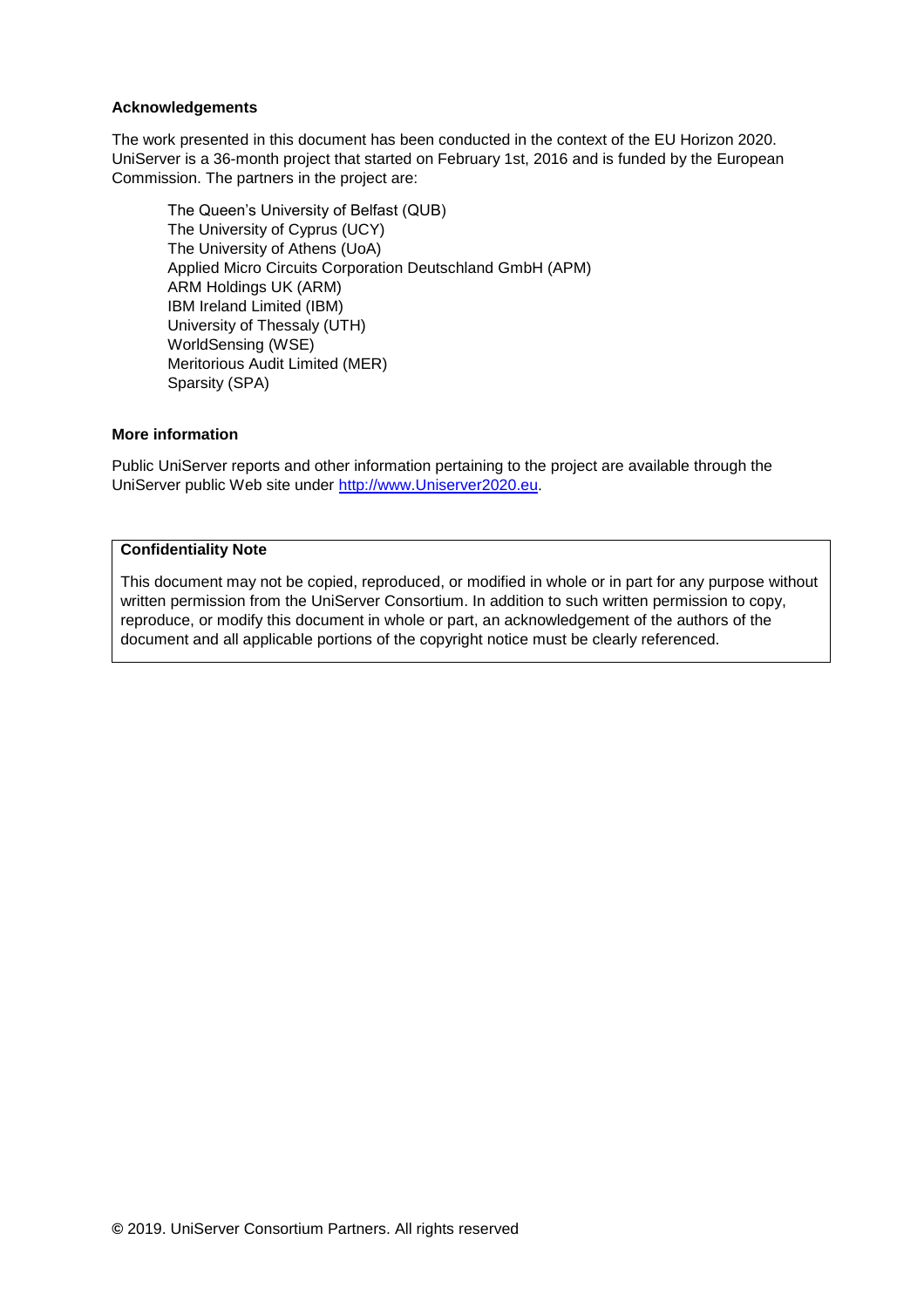### **Change Log**

| <b>Version</b> | <b>Description of change</b> |
|----------------|------------------------------|
| 0.1            | Draft                        |
| 0.2            | <b>Review from partners</b>  |
| 1.0            | Version for delivery to EC   |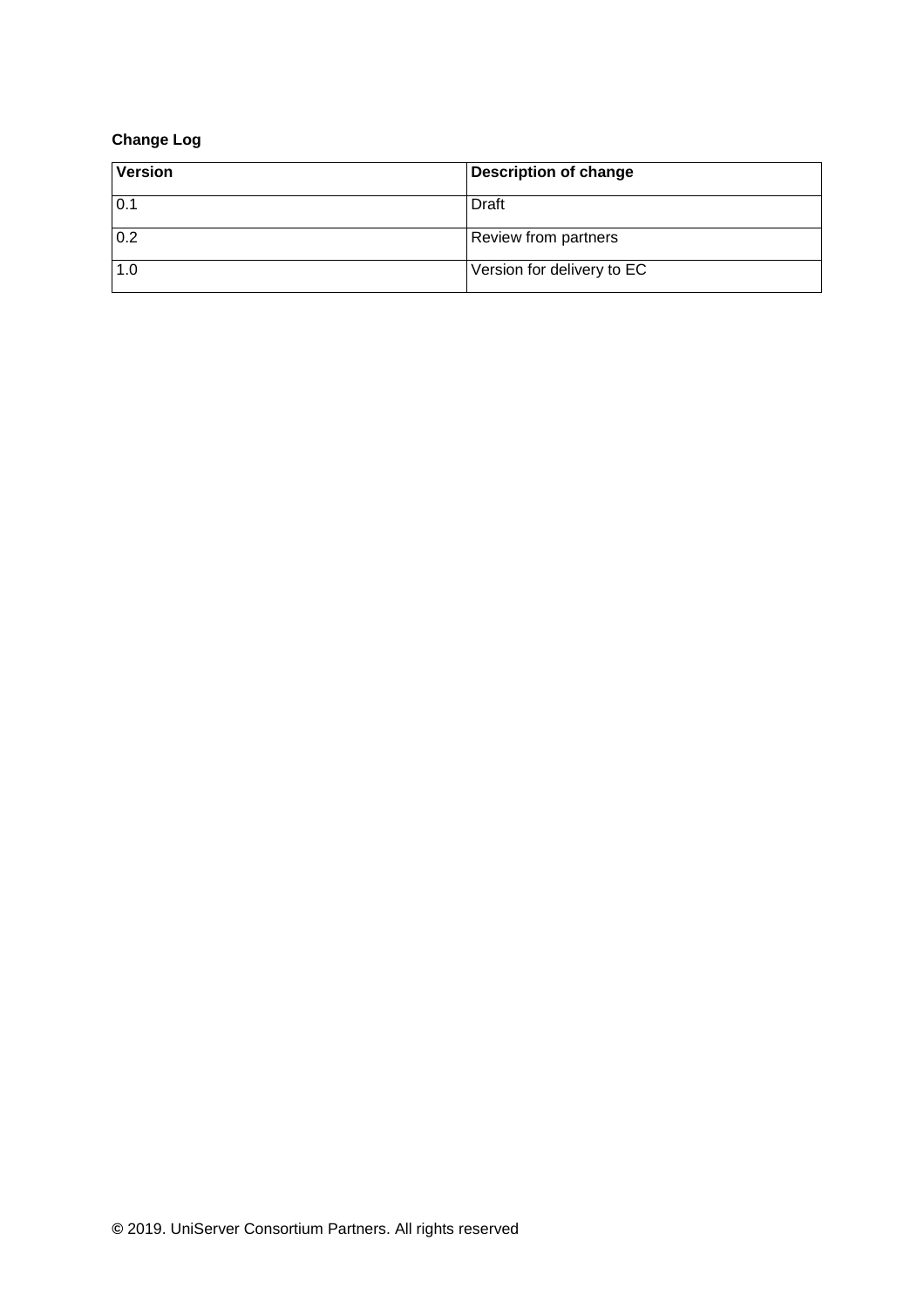## **Table of Contents**

| 3.1<br>3.2<br>3.3<br>3.4<br>$\mathbf{A}$<br>4.1<br>4.2<br>4.3<br>44<br>5.<br>5.1<br>5.2<br>5.3 | 3.2.1<br>3, 3, 1<br>3.4.1<br>4.1.1<br>4.2.1<br>4.3.1<br>4.4.1<br>5.1.1<br>5.2.1<br>5.3.1<br>5.3.2<br>5.3.3<br>5.3.4 |  |
|------------------------------------------------------------------------------------------------|---------------------------------------------------------------------------------------------------------------------|--|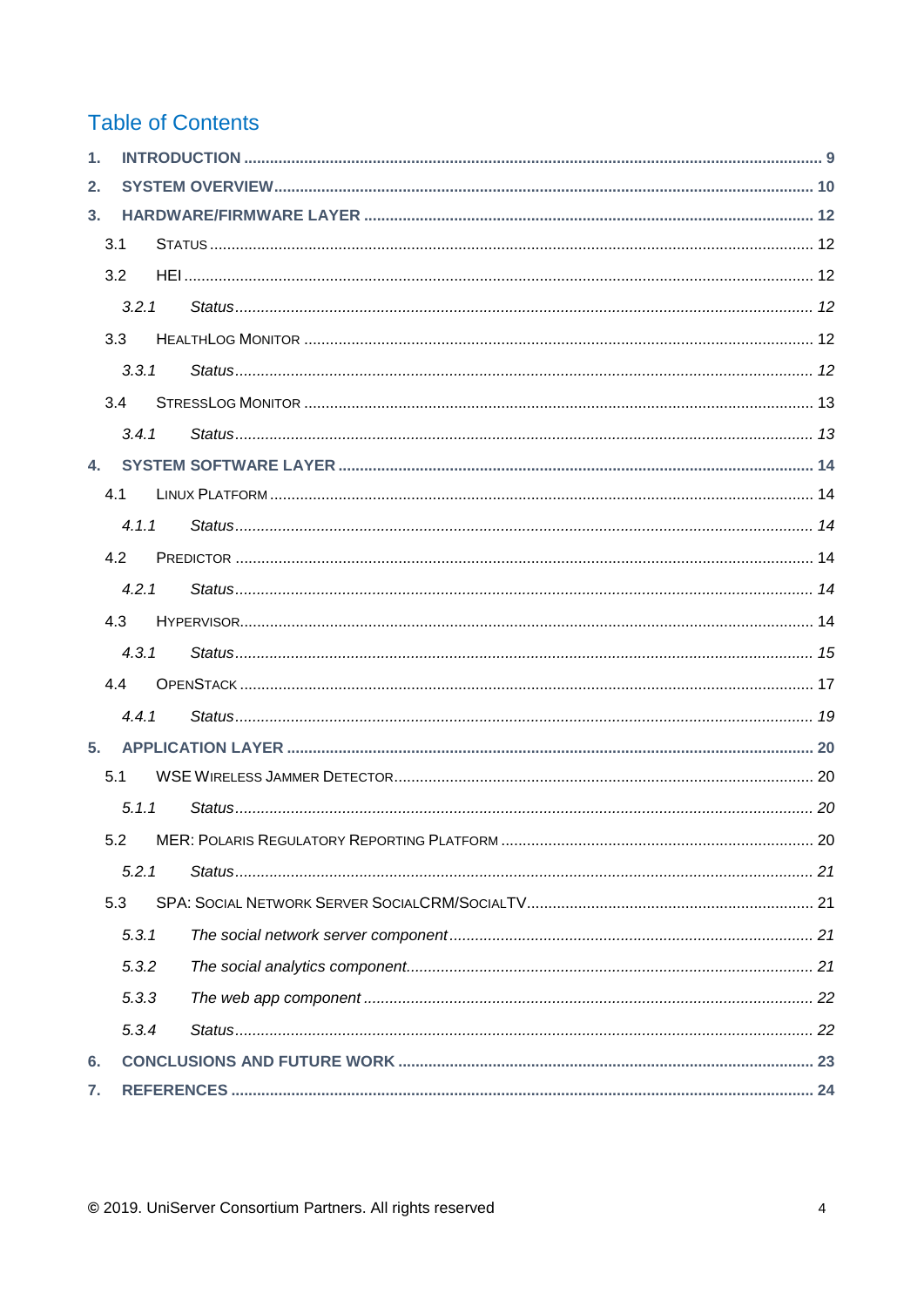

## Index of Figures

| Figure 5. Overview of memory allocation for application running on heterogeneous-reliability memory      |  |
|----------------------------------------------------------------------------------------------------------|--|
| Figure 6. Performance overhead manifested for memory with disabled interleaving (Non-interleaved system) |  |
|                                                                                                          |  |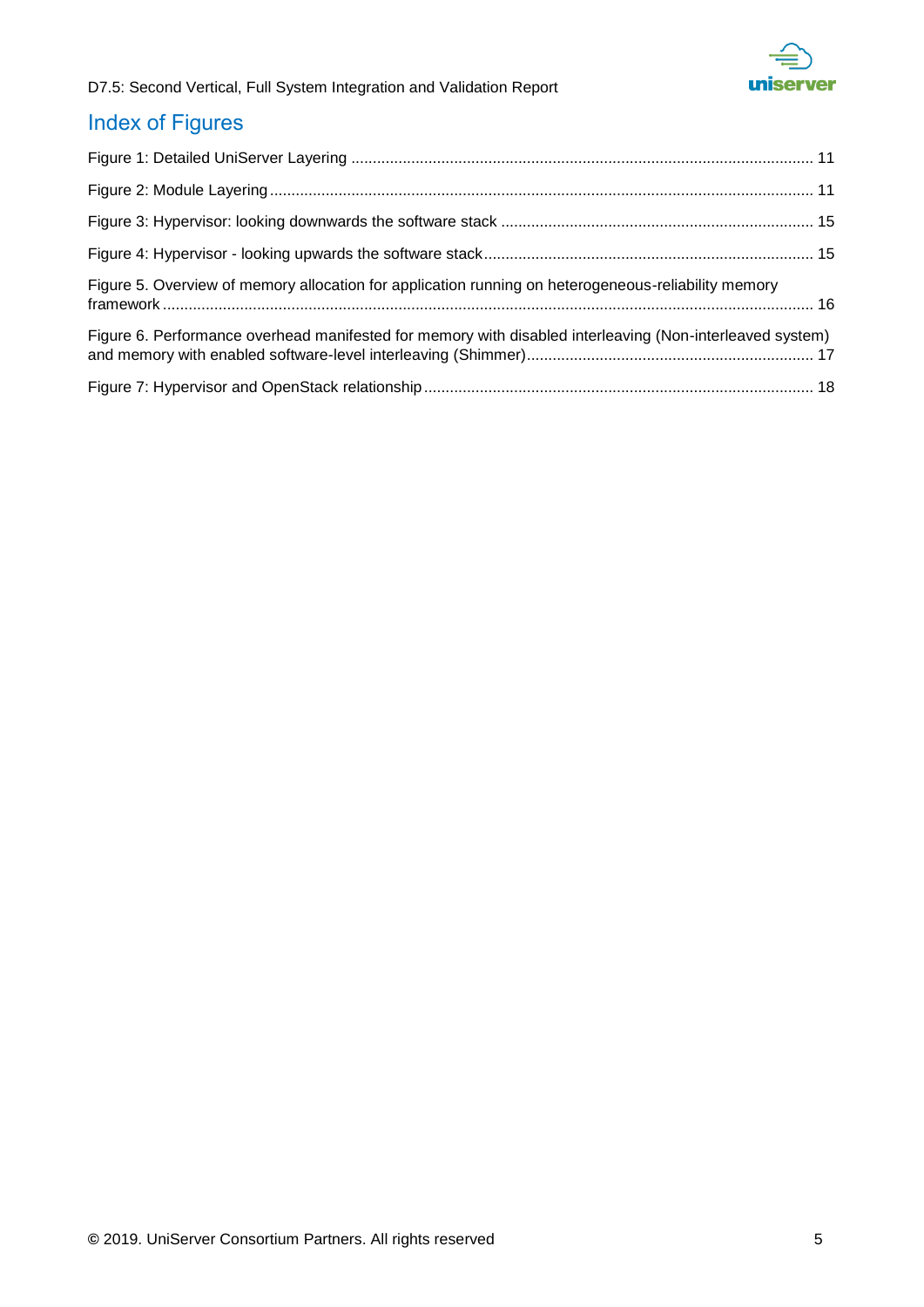

### Index of Tables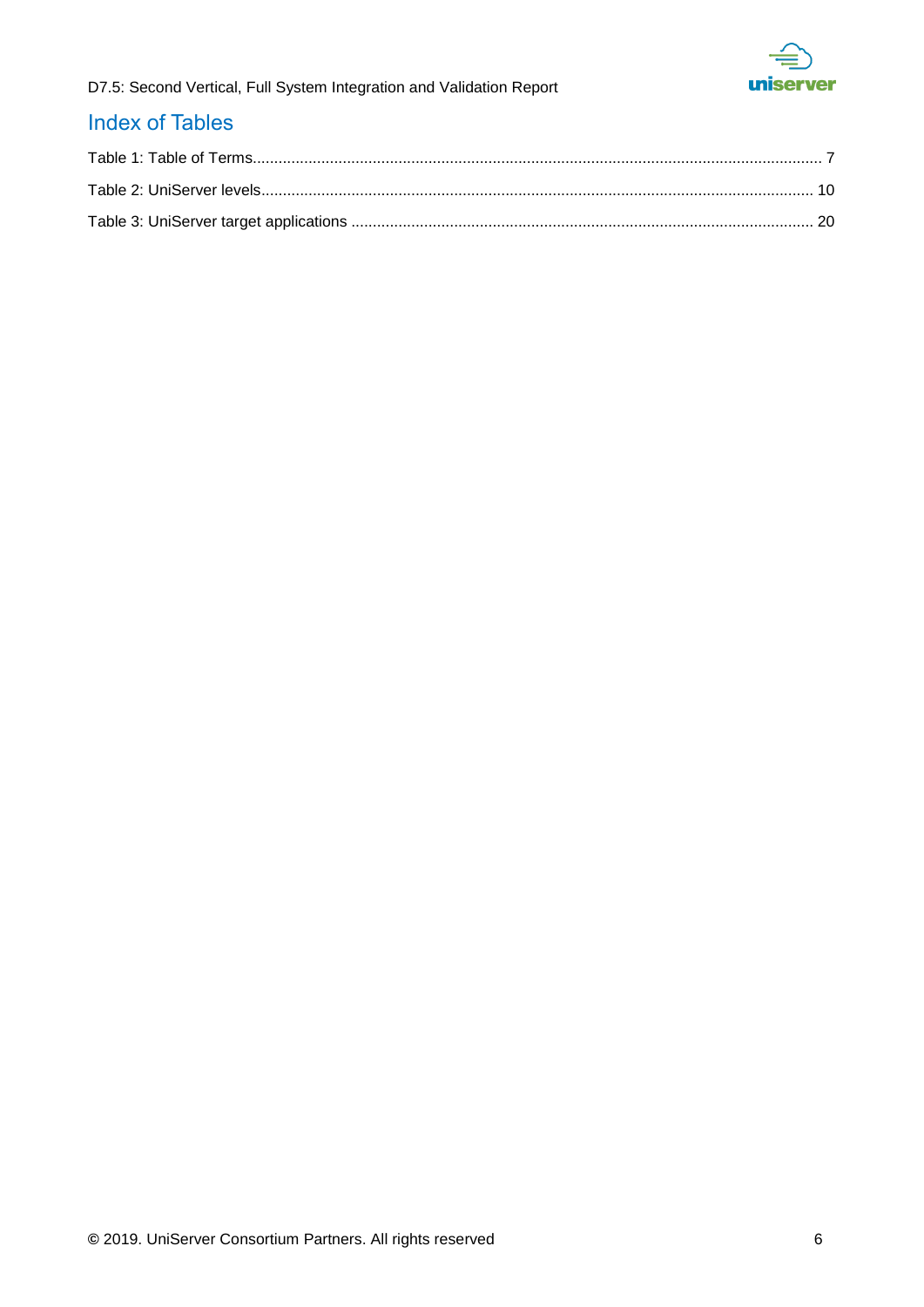

## **Terminology**

<span id="page-6-0"></span>

| <b>Term</b>                    | <b>Definition</b>                          |
|--------------------------------|--------------------------------------------|
| <b>ACPI</b>                    | Advanced Configuration and Power Interface |
| <b>APEI</b>                    | <b>ACPI Platform Error Interface</b>       |
| <b>HEI</b>                     | Hardware Exposure Interface                |
| <b>KVM</b>                     | <b>Kernel Virtual Machine</b>              |
| <b>PMD</b>                     | <b>Processor Module</b>                    |
| <b>QEMU</b>                    | Quick emulator                             |
| <b>TCO</b>                     | <b>Total Cost of Ownership</b>             |
| <b>SoC</b>                     | System-on-Chip                             |
| <b>VM</b>                      | Virtual Machine                            |
| <b>Table 1: Table of Terms</b> |                                            |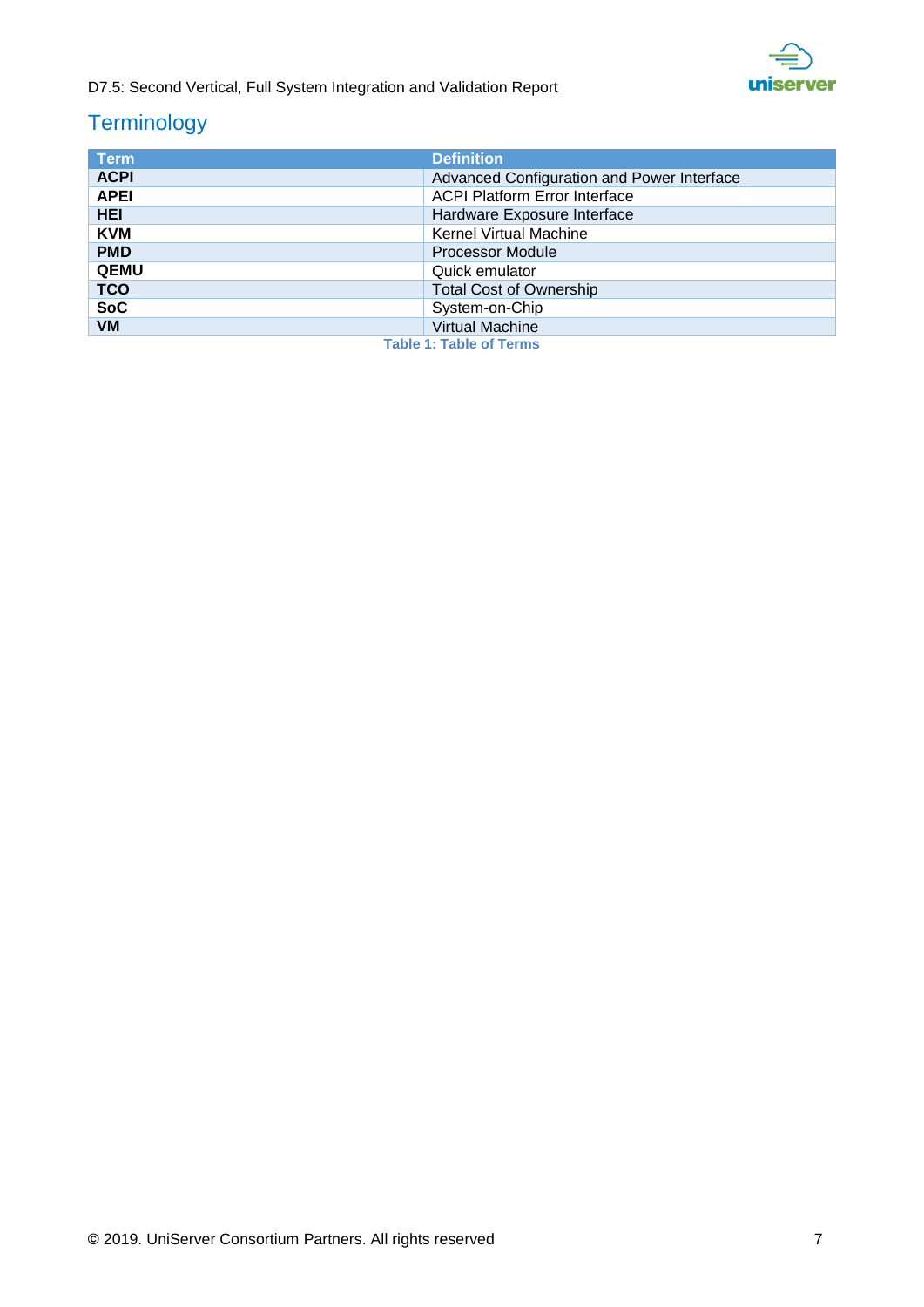

### **Executive Summary**

UniServer seeks to improve the performance and energy efficiency in servers by automatically discovering the capability of the underlying hardware components to function beyond nominal operating points. By taking advantage of the extended margins inherent in processors and memories, the goal is to improve the power efficiency of ARM-based micro-servers running in the cloud or edge.

This report deliverable describes the spiral and incremental integration status as of project month M36 (January 2019) of the hardware and software components of the UniServer system. The tasks T7.1 - *Vertical, full system integration* and T7.4 - *Pointing of small-scale application and evaluation* contribute to this deliverable.

This is a status report only; it does not describe the interfaces in detail. For additional information, the reader is referred to the documents listed in the References section.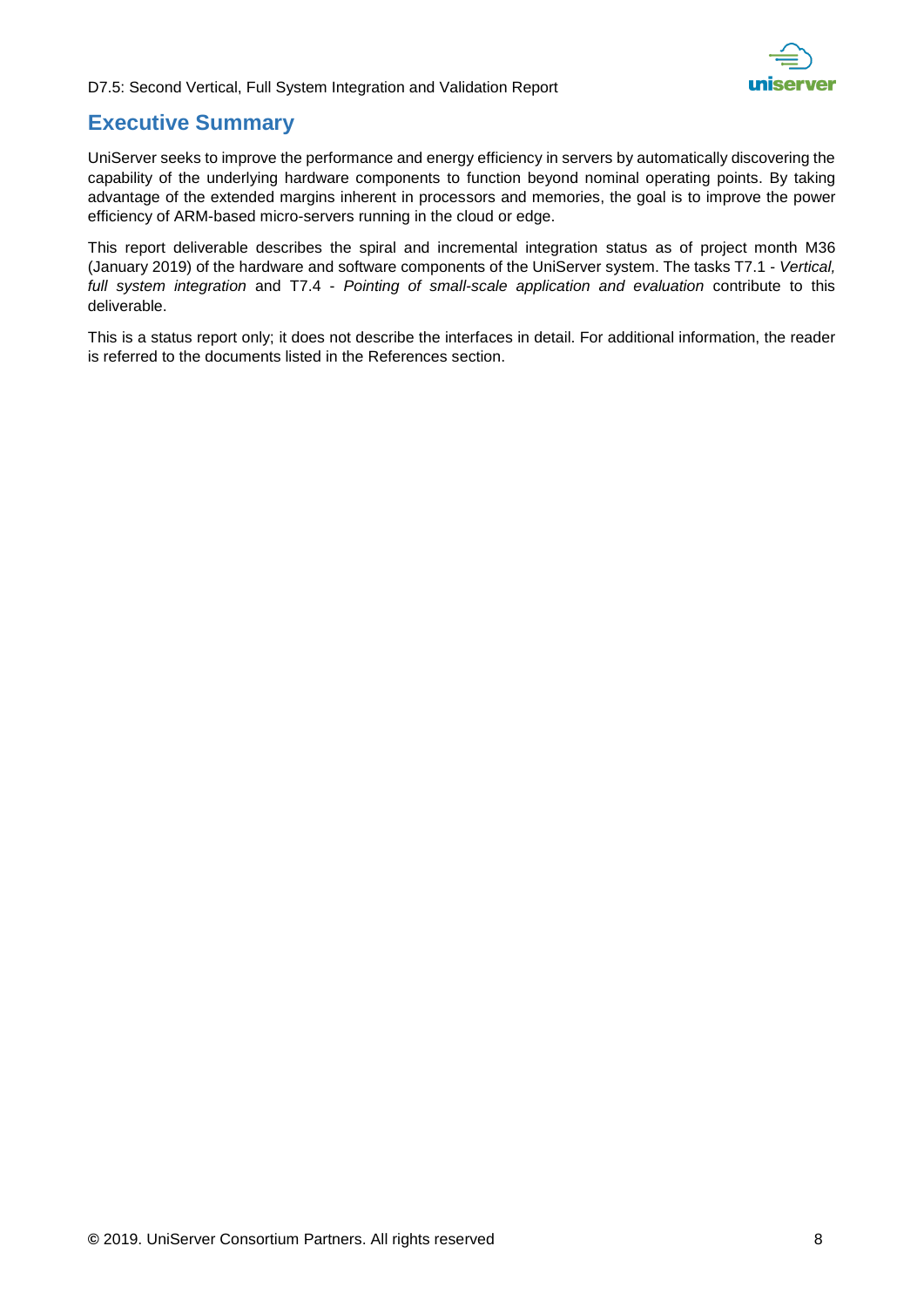

## <span id="page-8-0"></span>**1. Introduction**

The UniServer project targets the development of a unique methodology and infrastructure for exposing the pessimistic design margins in commercial servers and exploiting them through intelligent power, performance and reliability management schemes at the software and hardware layers. This includes the hardware, firmware, system software, virtualization, and cloud management layers.

This report describes the current status of the integration efforts of the UniServer modules. A brief description of each module will accompany the description.

The remainder of this document is structured as follows: section 2 provides an overview of the UniServer system, section 3 gives a summary of the hardware/firmware layer, section 4 describes the important UniServer modules in the system, section 5 discusses the application layer, and section 6 presents the conclusions and directions for future work.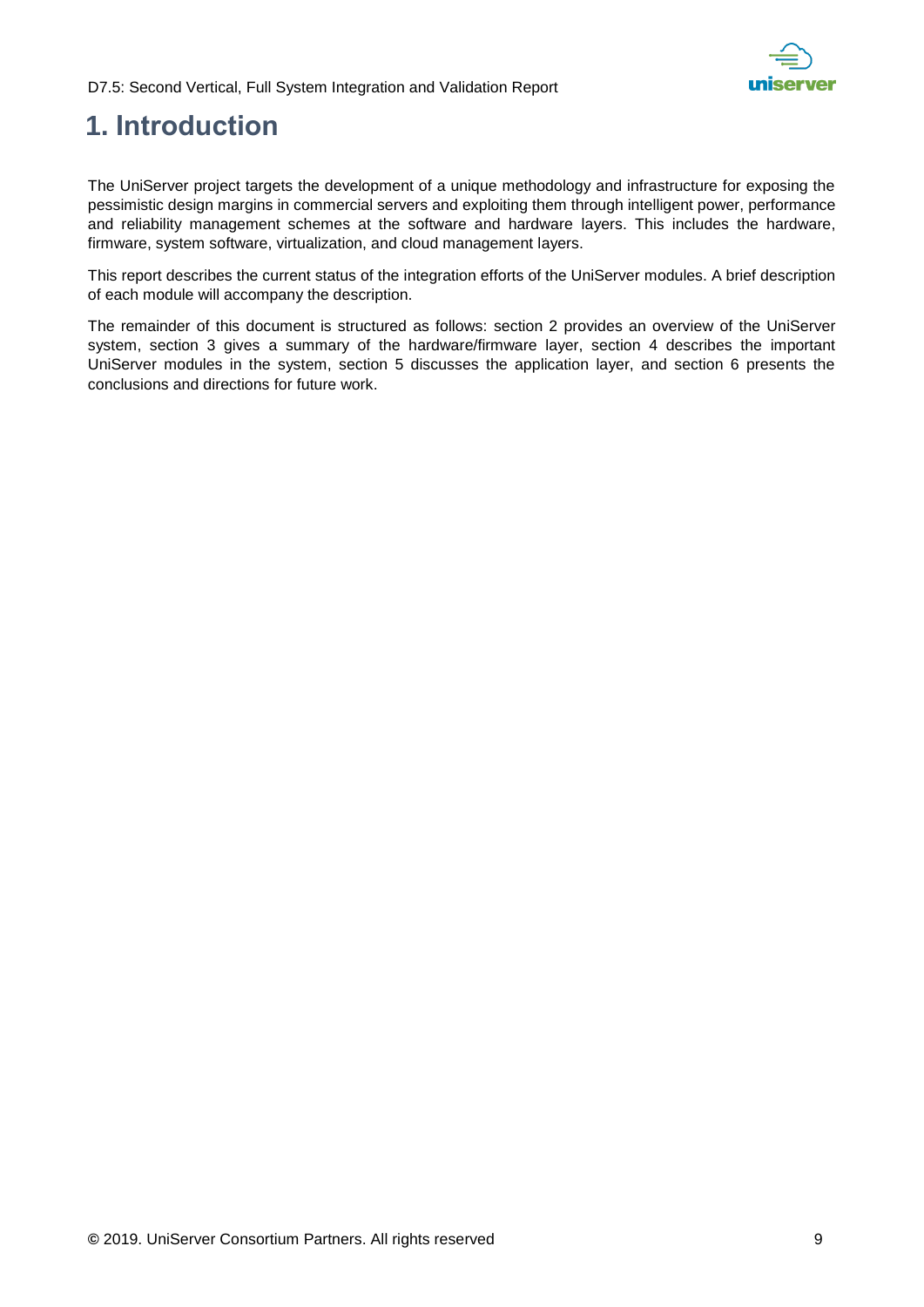

## <span id="page-9-0"></span>**2. System Overview**

| Level                            | <b>Description</b>                                                                          |
|----------------------------------|---------------------------------------------------------------------------------------------|
| Hardware                         | X-Gene2 based "Tigershark" systems or X-Gene3<br>based "Osprey" systems                     |
| Firmware                         | HEI, and UniServer system components<br>(HealthLog, StressLog and Predictor)                |
| <b>System Software</b>           | Linux OS, virtualization extensions such as<br>KVM/Qemu, and OpenStack cloud infrastructure |
| Application                      | Applications running on bare metal hardware or in<br>the context of a VM                    |
| <b>Table 2: UniServer levels</b> |                                                                                             |

The UniServer system can be logically divided into four parts:

<span id="page-9-1"></span>The newly developed UniServer components are the *HealthLog Monitor* [\[4\]](#page-23-1) [\[8\],](#page-23-2) the *StressLog Monitor,* and *the Predictor*. These components do not exist in standard system software distributions, and become part of the Firmware and System Software levels in the above table. In addition, there has been extensive work focused on the virtualization layer, which is part of System Software.

The hardware components are stress tested during a pre-deployment phase using various stress methods, consisting of a combination of micro-viruses (small execution time validation programs) [\[11\]](#page-23-3) [\[12\]](#page-23-4) [\[9\]](#page-23-5) and real application benchmarks. The *HealthLog Monitor* continuously monitors the health status of the hardware under a particular voltage/frequency/refresh rate (V-F-R) point and provides the information to other layers in the system via vectors describing the performance, power, temperature, and any incurred errors.

The *StressLog Monitor* [\[5\]](#page-23-6) is responsible for testing the hardware components, producing a log file (the StressLog) containing a summary of the execution, including observed errors (read from the HealthLog Monitor log), observed Silent Data Corruptions (SDCs), application crashes, etc. Typically, the StressLog Monitor is called by the Predictor using different V/F configuration parameters, different micro-viruses/benchmarks, etc.

The Predictor consumes the logs produced by the StressLog Monitor and builds models to estimate safe voltage/refresh-rate margins for different operating points. At runtime the upper layers (i.e. the Hypervisor), can ask the Predictor for optimal operating points.

The UniServer layering is shown in [Figure 1.](#page-10-0)

The Hypervisor attempts to limit the effects of potential faults in higher software layers by reconfiguring the system to operate within safe margins and isolating problematic processing and memory resources that affect the VMs. This is achieved by utilizing the information delivered by the HealthLog Monitor and the Predictor models and developing a new set of configuration properties. Finally, when aging effects are being observed by the Hypervisor via the HealthLog Monitor, the Hypervisor can ask the Predictor to rebuild the models which in turn, will make the Predictor to call the StressLog Monitor and restart the training cycle.

The virtual machines are all controlled by the cloud management software, OpenStack. OpenStack controls multiple nodes and tries to minimize the energy footprint of the system, while at the same time respecting Service Level Agreements. It queries the Hypervisor to identify the trade-offs between energy, performance and reliability, and sets nodes at appropriate configurations and schedules VMs.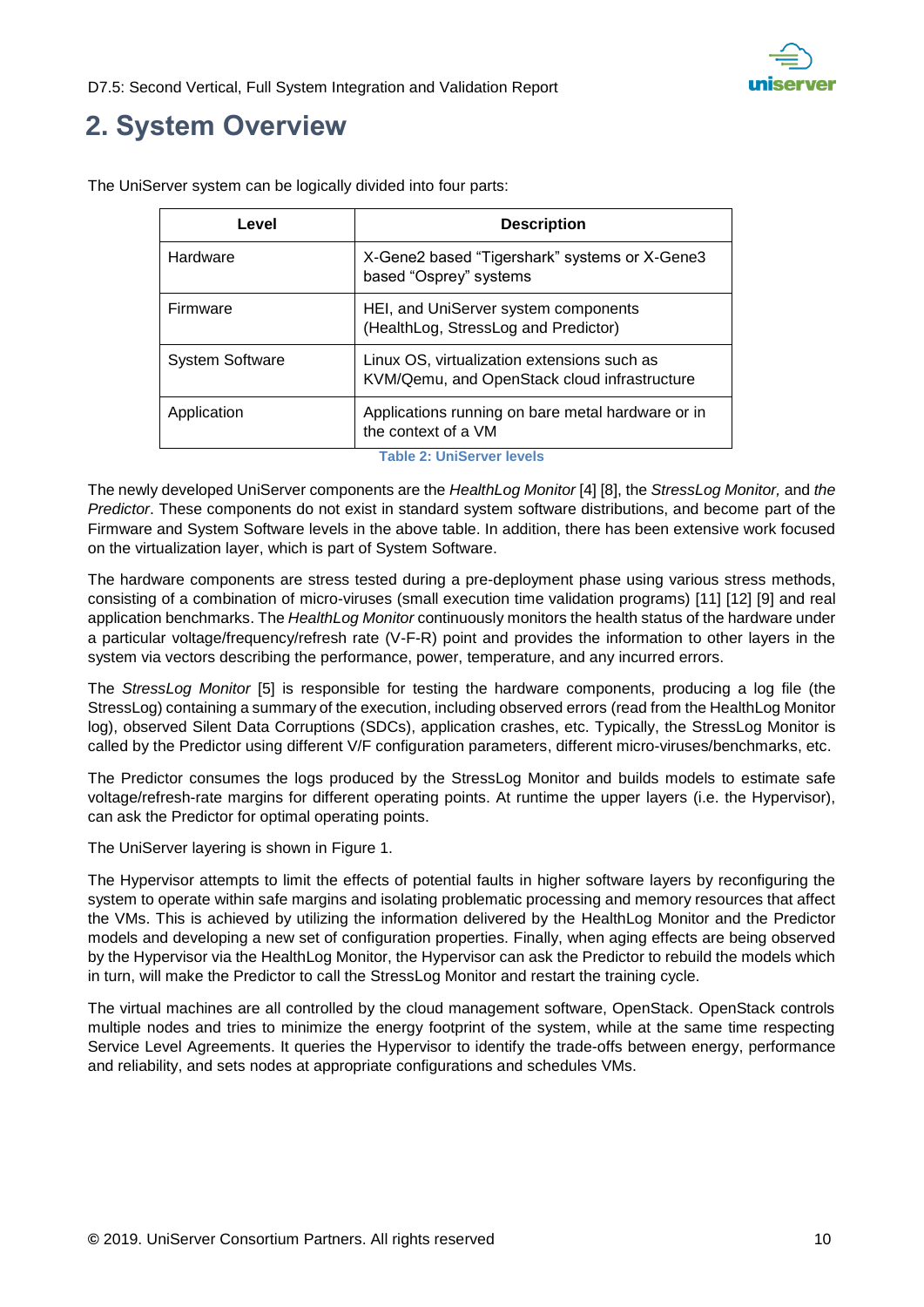



#### **Figure 1: Detailed UniServer Layering**

<span id="page-10-0"></span>An overview of the modules in the system software layers is shown in the following diagram [\(Figure 2\)](#page-10-1).



<span id="page-10-1"></span>**Figure 2: Module Layering**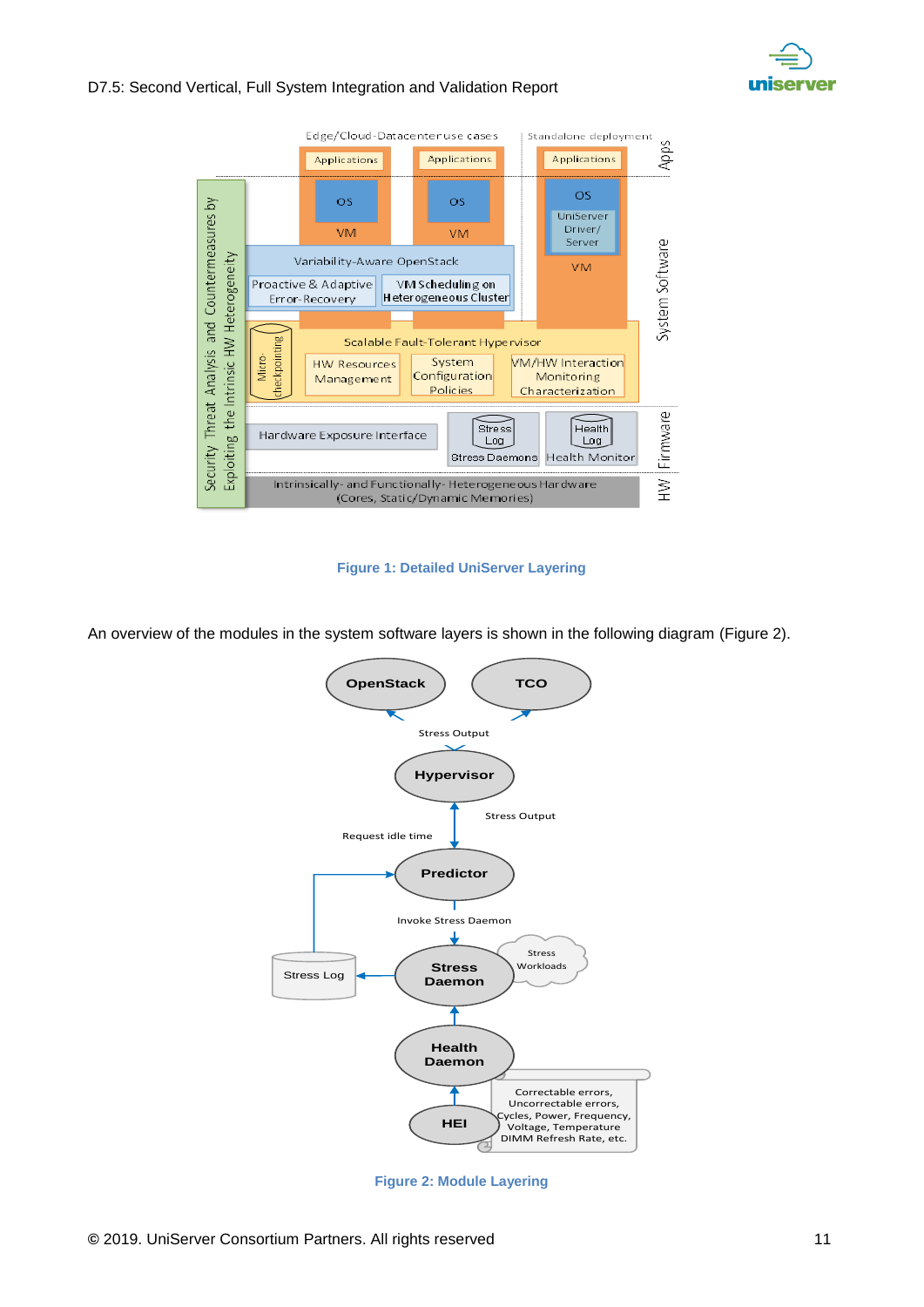

## <span id="page-11-0"></span>**3. Hardware/Firmware Layer**

The interface between the X-Gene processor and the system software (Linux) is described in detail in D4.1 [\[6\].](#page-23-7) The API includes a notification interface, the intent of which is to provide an indication of failures during undervolting. However, undervolting testing [\[7\]](#page-23-8) has shown that the first indication of an error is often silent data corruption, requiring additional checks in the upper layers.

### <span id="page-11-1"></span>**3.1 Status**

The X-Gene2 "TigerShark" platforms have been deployed since project month M5; the X-Gene3 "Osprey" platforms have been delivered as of project month M20.

As of project month M31, the API is fully functional on both the X-Gene2 based "TigerShark" and X-Gene 3 based "Osprey" platforms. This is an I2C based interface running on Centos based Linux 4.11. The notification API is layered on top of the standard Linux APEI error reporting interface, leveraging the existing firmware and reducing the necessity of custom firmware builds.

The primary consumer of the HEI API is the HealthLog Monitor, and the integration between the HealthLog Monitor and hardware/firmware has been completed.

### <span id="page-11-2"></span>**3.2 HEI**

The Hardware Exposure Interface [\(\[6\]\)](#page-23-7) provides two separate functions:

- Exposure of architecture-specific sensors and registers via an I2C register map
- Notification of processor error events

The I2C register map allows upper layer modules to monitor and control power and frequency for the processor and DIMMs. The event notification API provides a straightforward interface for the receipt of error events. The HEI has been implemented for both X-Gene2 and X-Gene3. The implementation is quite different, as the firmware for each chip shares almost nothing in common.

#### <span id="page-11-3"></span>*3.2.1 Status*

The HEI has been implemented and integrated with the HealthLog Monitor for X-Gene2 and X-Gene3 platforms supporting all the I2C registers specified in the D4.1 document.

### <span id="page-11-4"></span>**3.3 HealthLog Monitor**

The HealthLog Monitor [\(\[4\]](#page-23-1) [\[8\]\)](#page-23-2) receives error events from the hardware/firmware via the HEI notification interface. HealthLog monitors the state of the system producing a log that is consumed by the StressLog Monitor and the Predictor. It also provides an interface for receiving notifications and trigger action upon event occurrences. The HealthLog Monitor also features an error testing interface, to ensure that the errors that can be reported are correctly parsed by the other modules in the system. In addition, the HealthLog Monitor keeps track of some statistical information regarding health-related incidents and provides these statistical data through an internal text-based API, on an "on-demand" scheme.

### <span id="page-11-5"></span>*3.3.1 Status*

As of project month 31 (M31), the HealthLog Monitor has been integrated into the system, and the interfaces to the Predictor and StressLog Monitor are being finalized, along with the "on-demand" serviced, as these are described on the D4.6. Additional interfaces for reporting high-level information on the log (by the Hypervisor) and for interacting with other monitoring services have also been integrated.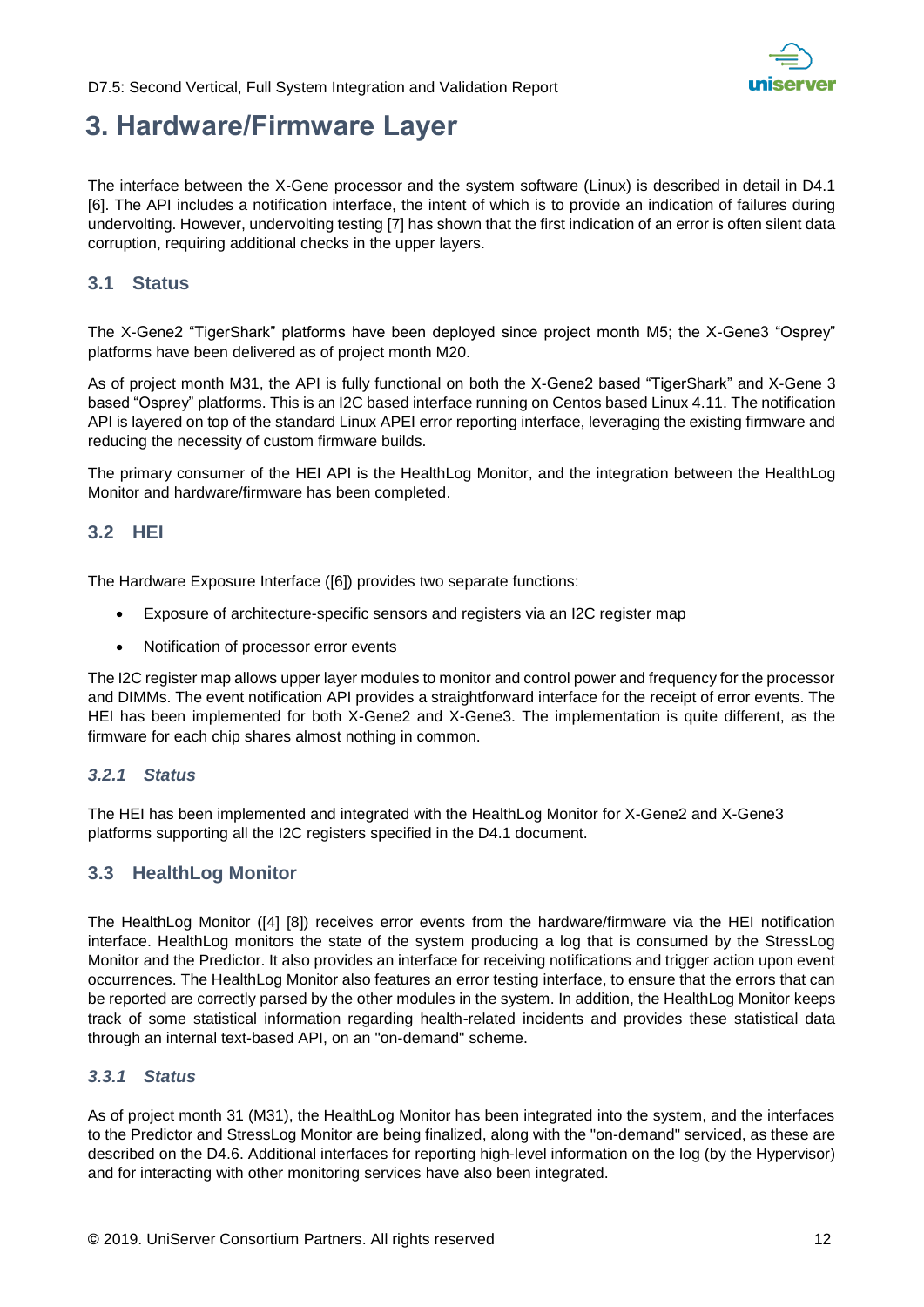

### <span id="page-12-0"></span>**3.4 StressLog Monitor**

The StressLog Monitor [\(\[5\]\)](#page-23-6) can be triggered at any time to run stress tests to produce logs containing the details about the observed system's behaviour (such as aging effects). The tests can be configured in a way that combinations of different benchmarks/viruses, bound to different cpu cores, and with different V/F parameters can be executed. The module is typically called by the Predictor, which uses the logs to build the models to predict the behaviour of the system at different operating points. Alternatively, it can be triggered by the system's administrator or the Hypervisor if aging effects are being detected via the HealthLog Monitor.

### <span id="page-12-1"></span>*3.4.1 Status*

The StressLog Monitor has been integrated into the system, and the interfaces to the Predictor are being finalized. Additionally, it has been integrated with the HealthLog Monitor so it can read the errors that occur in the system during the execution of the stress tests. There is one pending integration with the HealthLog regarding the hardware counters. The StressLog is ready to support hardware counters from an interface perspective, but integration is pending in order to retrieve this data from the HealthLog, when support for hardware counters becomes available.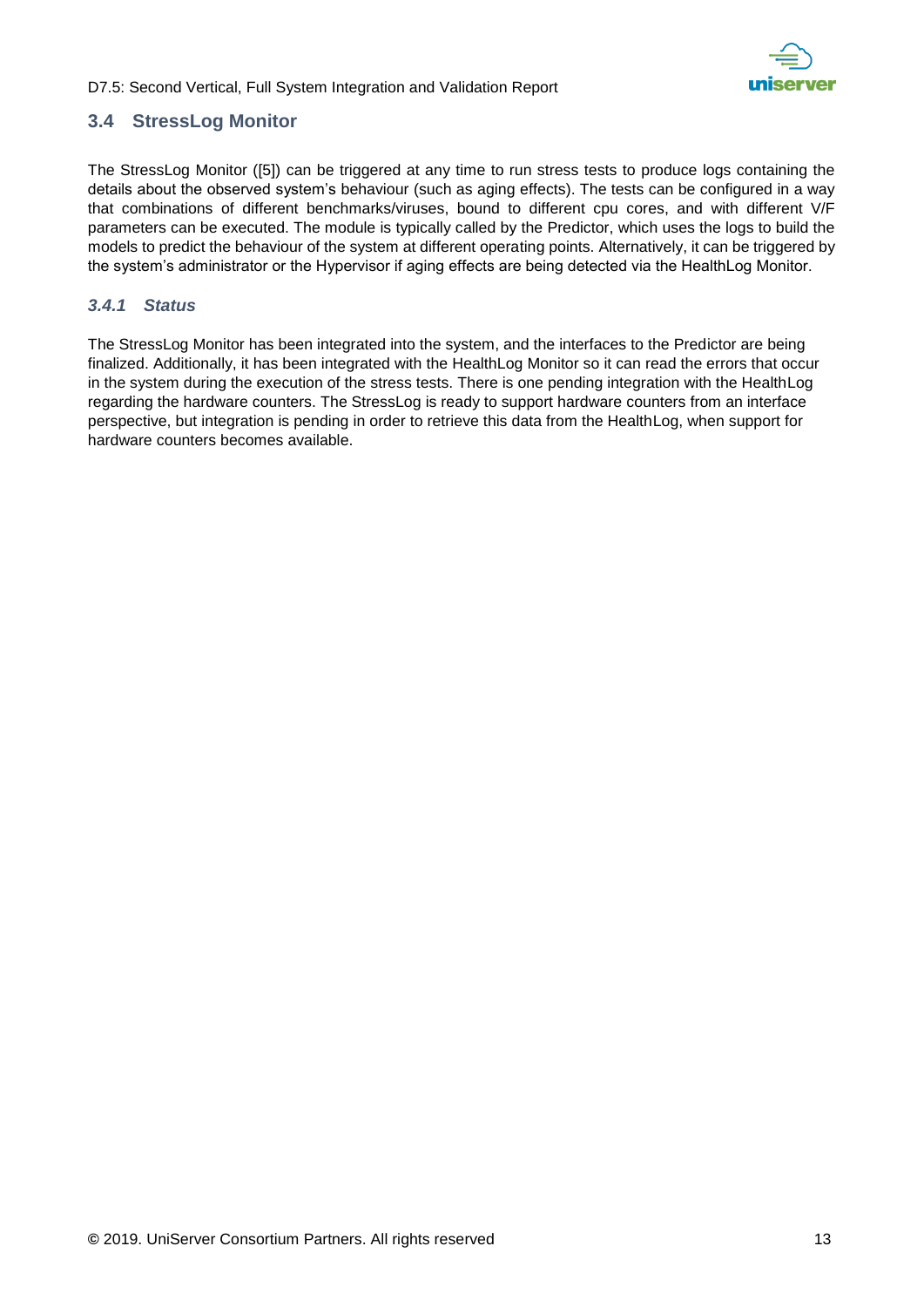

## <span id="page-13-0"></span>**4. System Software Layer**

### <span id="page-13-1"></span>**4.1 Linux Platform**

As for the M31 of the project, both TigerShark and Osprey platforms use the Centos 7.3 distribution, featuring a Linux 4.11 kernel.

### <span id="page-13-2"></span>*4.1.1 Status*

Along with the hardware platforms, a Linux distribution supporting the hardware and providing the HEI API has been delivered for both "TigerShark" and "Osprey" systems.

### <span id="page-13-3"></span>**4.2 Predictor**

The safe voltage (and refresh rate for DRAM) predictive mechanism will be based on the StressLog runs. The Predictor will drive the StressLog to execute specific workloads that stress the CPU, SoC and DRAM for various active core mappings (simply put the ids of active cores) and frequencies under various voltage/refresh rate levels. The end result will be a predictor state that will hold the safe voltage for various frequencies and active core mappings. Due to high number of active core mappings (255 for 8-core X-Gene2), to minimize the StressLog execution time we propose to characterize only the V<sub>MIN</sub> of: a) the full utilization scenario (8 cores), b) each core alone, and c) each PMD alone fully utilized (a PMD holds two cores). Even though this approach trade-offs some energy-efficiency potential for faster V<sub>MIN</sub> characterization, focusing the V<sub>MIN</sub> predictions on fully utilized and isolated core executions has provided significant energy efficiency improvements on Intel CPUs as shown by partners [\[10\].](#page-23-9)

If the system continuously asks for a non-characterized core mapping, this core mapping can be characterized in the next StressLog run to determine a safe voltage for that particular core mapping for improving the energyefficiency. For determining the safe voltage of a core mapping, we will characterize the worst-case scenario. For instance, if the goal is to find the safe voltage when running 4 cores in clustered configuration (for X-Gene 2 this translates to two fully utilized PMDs and two fully idle PMDs), we will choose the two most unreliable PMDs and perform the V<sub>MIN</sub> characterization on them. The discovered voltage will be used each time the hypervisor requests a voltage for any mapping with 4 clustered cores. This approach provides some safety during execution and reduces training time, but some energy-efficiency improvement opportunity is lost. With that said, for enhanced energy-efficiency savings we are currently working on implementing a linear regression model based on performance counters that will allow to lower the voltage even more depending on the active core mapping and active workload. Partners showed that such model works with success on Intel CPUs. Furthermore, we are currently investigating an anomaly detection mechanism. This mechanism will gather live monitored performance counters and other sensors data and will attempt to detect an anomaly, and if such anomaly exists the voltage/refresh rate margins would have to be reset back to nominal.

### <span id="page-13-4"></span>*4.2.1 Status*

The interfaces between the Predictor and other software components (Hypervisor, Stress Monitor) have already been defined and implemented. The first implementation of the Predictor module is finished with the Predictor gathering information from the StressLog and creating a database with virtually zero pfail (probability of failure) voltage for different active core mappings and frequencies. These values can be returned to Hypervisor when requested.

### <span id="page-13-5"></span>**4.3 Hypervisor**

The hypervisor stack layer from a top-down view, consists of Libvirt [\[16\],](#page-23-10) QEMU, the KVM module and the rest of the Linux kernel. It is the connection point between the high level (OpenStack) and low-level components (Predictor, StressLog, HealthLog) of UniServer.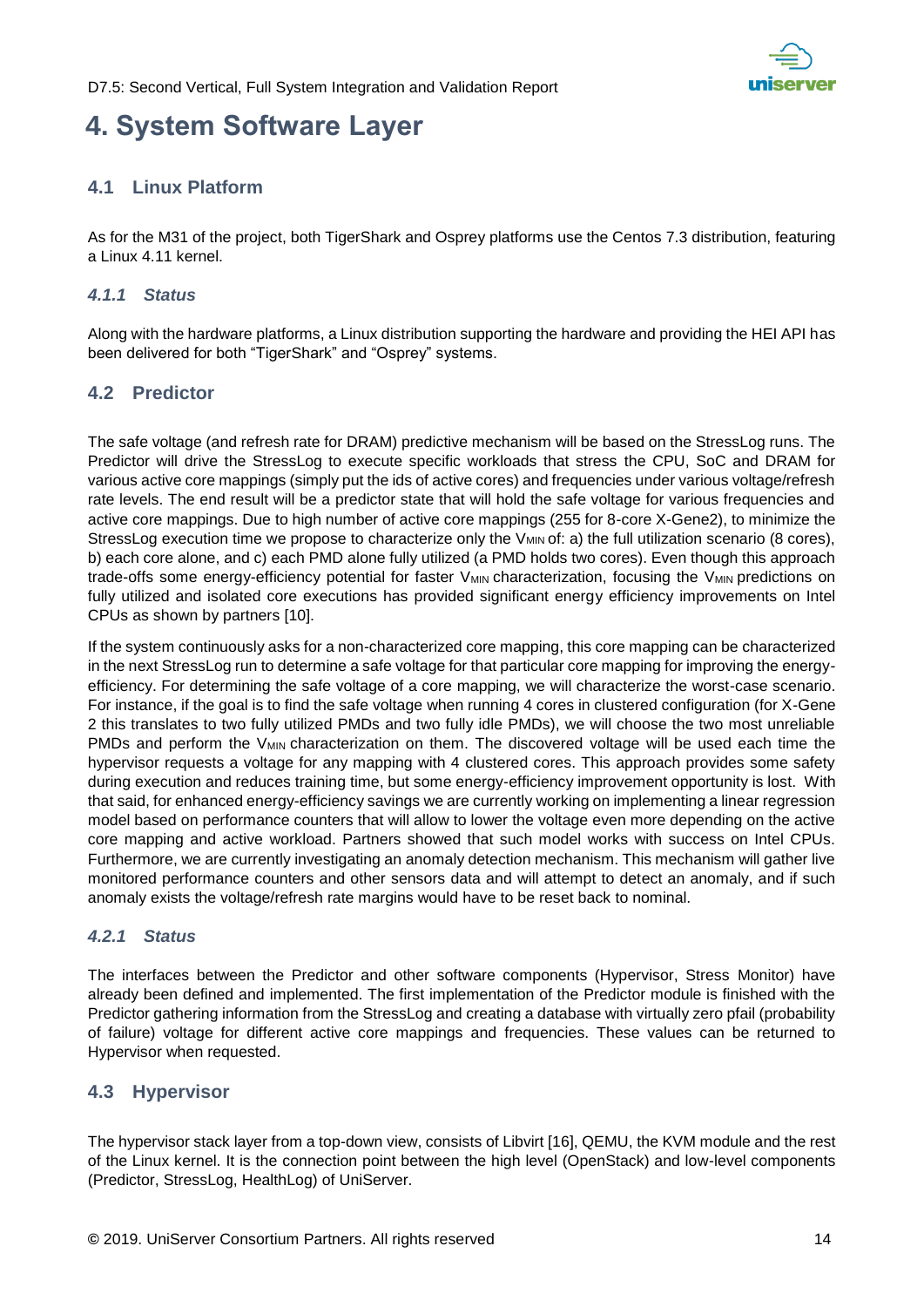

Looking upwards the software stack as [Figure 4](#page-14-1) shows, the communication entry point for the node is Libvirt.





<span id="page-14-1"></span>**Figure 4: Hypervisor - looking upwards the software stack**

<span id="page-14-2"></span>**Figure 3: Hypervisor: looking downwards the software stack**

Libvirt invokes QEMU, the user-space half of the hypervisor which in turn utilizes KVM, the kernel-space half responsible for the low-level interaction between the virtual machine and the host machine. KVM is part of the Linux kernel and tightly dependent on the internal structures of it. Therefore, we present KVM and Linux kernel as one software entity. All these modules are standard components of the Linux virtualization ecosystem that have been extended where needed to support the demands of UniServer.

On top of the hypervisor layer, Libvirt is a hypervisor-independent virtualization API and toolkit supporting a range of operating systems enabling virtualization. Libvirt is used to bridge the communication between hypervisor and upper software layers such as OpenStack which is discussed below. The Linux kernel harvests any useful information from either HealthLog, HEI or standard OS interfaces (sysfs, procfs).

Looking downwards the software stack as [Figure 3](#page-14-2) shows, the Linux kernel coordinates the lower level components (as discussed in previous sections) and they in turn, assist it on making decisions.

#### <span id="page-14-0"></span>*4.3.1 Status*

We have extended the C and Python API of Libvirt to receive requests and propagate node related information from / to OpenStack to satisfy the requirements of UniServer as described in D5.3. Also, the integration and bidirectional information flow with Health Monitor and the Predictor has finished.

The hypervisor layer relies on the Health Monitor and other components to track the current reliability and stability of the system. For example, if a core or set of cores is deemed unreliable, then key processes and/or OS & Hypervisor functionality can be migrated to reliable cores. Memory can also be partitioned into reliable and unreliable domains. The hypervisor itself will be restricted to allocating memory only from the reliable domain.

Regarding the Linux kernel level of the software stack, a number of techniques and approaches have been implemented and characterized w.r.t. the CPU resource, the energy consumption and worst-case behaviour in the presence of a transient / permanent hardware fault that may disrupt the execution on the relaxed domain.

System call migration, page fault migration and scheduler migration are the main techniques we focused on during our research in order to proactively improve the relaxed capabilities of the Linux kernel. Apart from the target architecture and platform, namely arm64 on the TigerShark and Osprey boards, we have also tested this migration idea on the x86 architecture. Besides the academic interest, the benefits of this technique were outweighed by the performance overhead which lead to increased energy consumption in both boards and both architectures. Also, in the worst-case scenario, where a hardware fault manifests during operating at extended margins, the operating system was unresponsive without a chance for applying any reactive checkpoint / restore scheme in both the vanilla and our extended version of Linux kernel.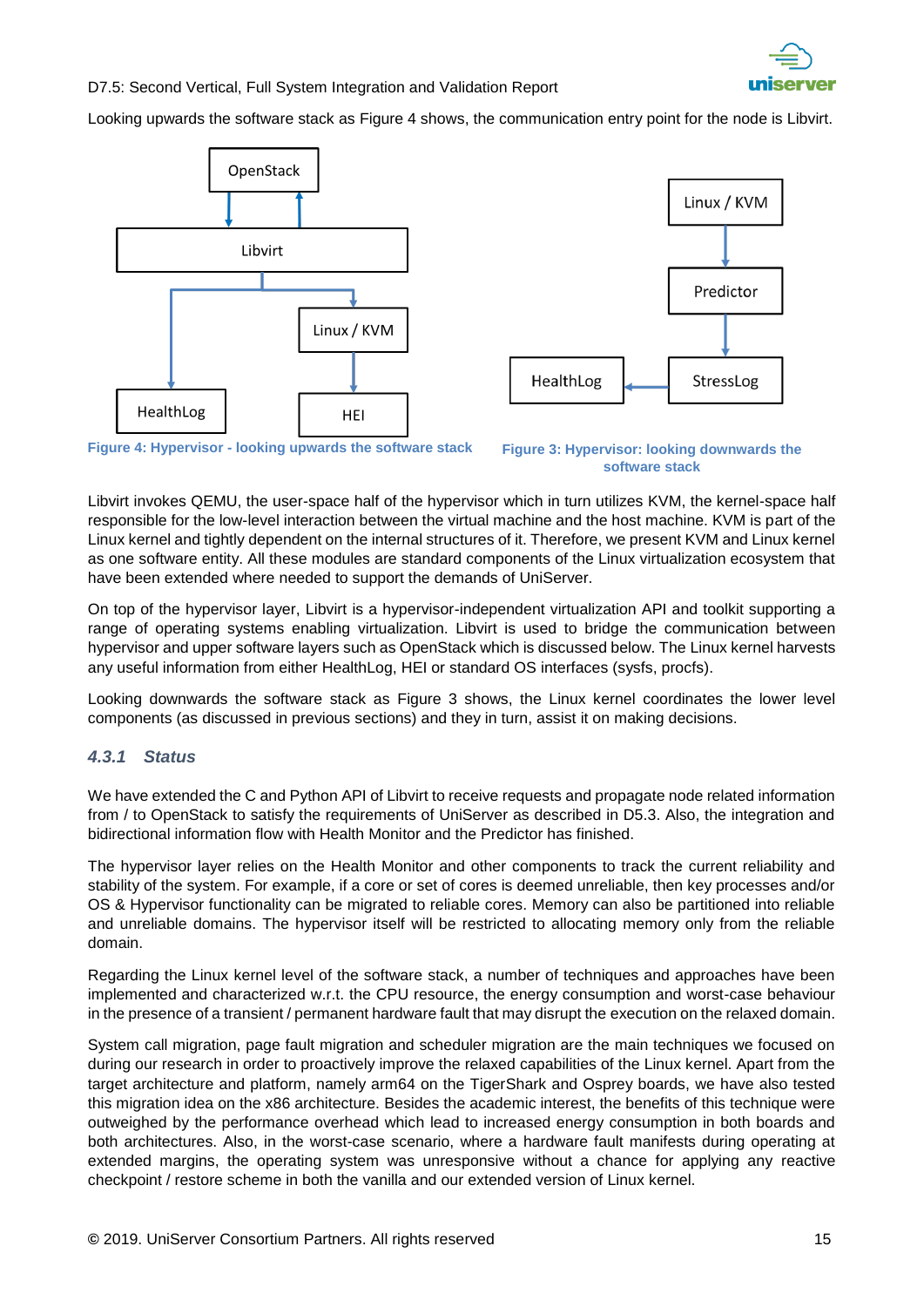

Interrupt pinning and source isolation are two common available approaches to mitigate critical software functionality from possible hardware errors. Both approaches are orthogonal to our developed techniques during the research phase and are mostly a matter of system configuration.

Selective point of operation w.r.t. code criticality e.g. between user-space and kernel-space is difficult to flourish due to TigerShark and Osprey board limitations such as high latency of voltage change through the existing low-level API. Considering all the trade-offs, deploying a production system, we decided to integrate the vanilla-based version of Linux kernel with its existing relaxed capabilities, leaving any migration techniques off the final release. Improving the Linux kernel as a monolithic and complex entity to reliably run on more aggressive extended margins needs further research and testing in our opinion.

In addition, we have designed and implemented two CPU governors that the hypervisor can utilize to improve energy efficiency of the system or limit the CPU power consumption under a power consumption cap.

The first governor supports only x86 architecture and targets to improve energy efficiency of the CPU at the granularity of the exciting workload. Specifically, our characterization process of various x86 chips shows that a safe underscaled voltage point ( $V_{min}$ ) – no manifestation of any kind of error that leads to a system crash – depends on the exciting workload. Based on this observation, we extracted and associated key performance characteristics for a representative set of workloads with their corresponding  $V_{min}$  and thus created a model that can provide safe underscaled voltage points for any kind of workload. To this end, we deployed a governor that constantly monitors these performance counters of the system, passes them in our model and applies the new  $V_{min}$ , that our model suggests, to further improve the energy efficiency of the CPU.

The second governor supports both arm64 and x86 architectures and targets to minimize the performance penalties when the CPU operates under a tight power cap. Specifically, conventional CPU power capping mechanisms, like Intel's R.A.P.L, limit the CPU power consumption under a cap, by scaling only the frequency operating point of the CPU. Eventually, this is translated as a performance penalty to the exciting workload. Our governor exploits voltage underscaling and targets to meet the same power caps as conventional mechanisms, but with significant higher frequency operating points. This is achieved because our governor firstly reduces the voltage operating point of the CPU and if the power consumption reduction is not enough to meet the applied power cap, only then reduces the CPU operating frequency.

Furthermore, in order to protect the system from catastrophic errors from memory, we have developed a mechanism that can provide elevated memory protection to critical OS and application software data, while allowing less critical application data (e.g. heap) to be stored within memory domain(s) whose energyefficiency and reliability could be adjusted. We call our protection mechanism, heterogeneous-reliability memory framework.



<span id="page-15-0"></span>**Figure 5. Overview of memory allocation for application running on heterogeneous-reliability memory framework**

Figure 5 presents a heterogenous-reliability memory framework and examples of applications allocating memory in this framework. Particularly, in this example, APP 1 and APP 2 assign all the application data is to either the RelMem domain (the reliable domain) or the VarMem domain (the domain with varying reliability).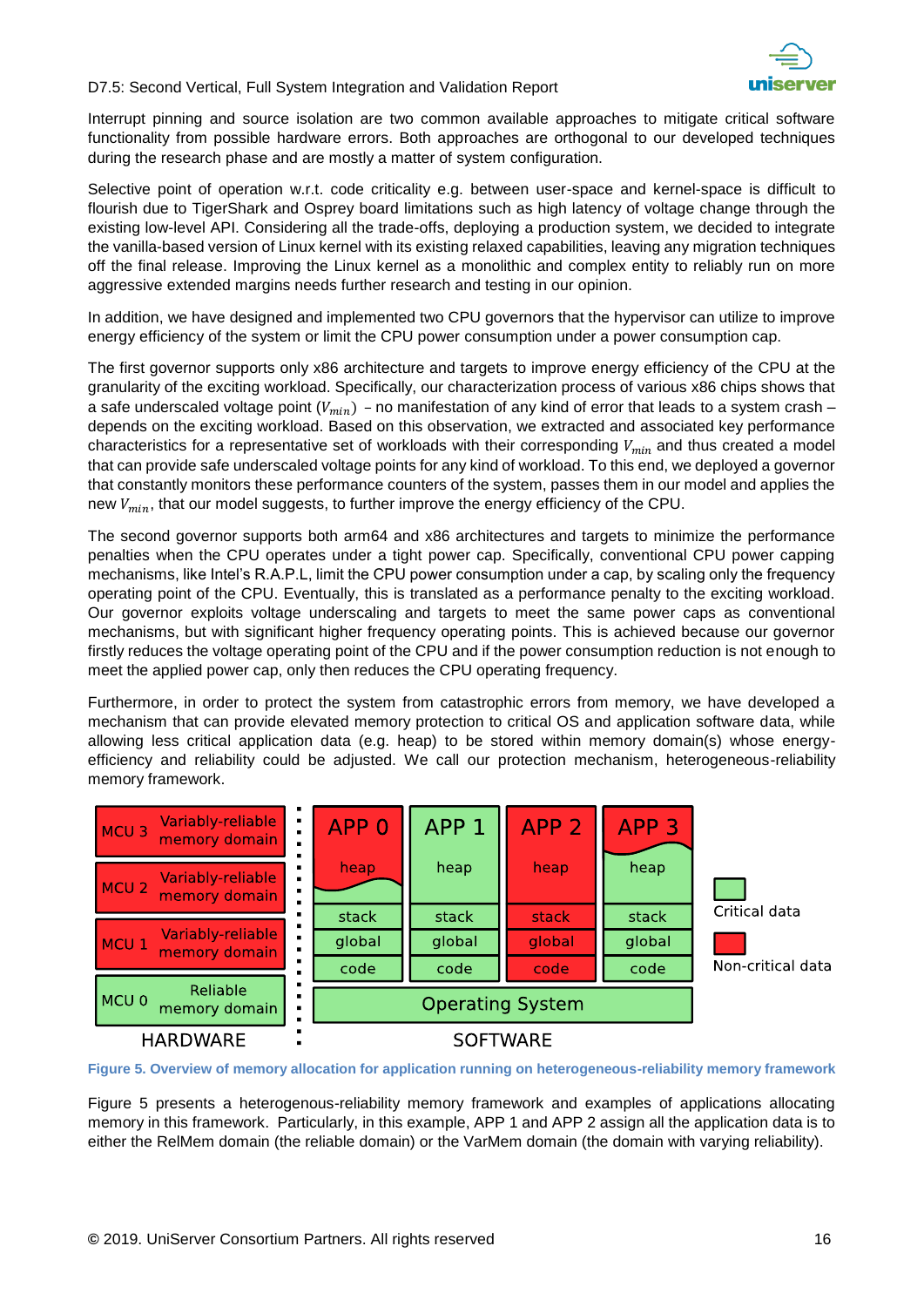

To implement such a framework, we disabled memory interleaving on X-gene2 servers, which enables us to allocate data on a specific Memory Controller Unit (MCU) and thus specific memory domain (RelMem or VarMem). We are utilizing the 4 Memory Controller Units to divide the available address space into 4 separate memory domains, whose reliability could be controlled independently by adjusting the supply voltage and refresh rate depending on the criticality of the stored data. To enable the application control data allocation on RelMem and VarMem, we introduce 4 fake NUMA (Non-Uniform Memory Allocation) domains, each of which is assigned to the physical memory space that belongs to a specific MCU. We modified the standard NUMA interfaces to allow the application allocate data on RelMem or VarMem. Specifically, we allocate data for application using the numactl command; the parameter –membind can be passed to numactl to define a NUMA memory domain that will be used for data allocation.

However, by disabling memory interleaving, we introduce an average performance overhead of 49.39%, as the memory bandwidth is not fully exploited. To reduce this performance overheads, we implement a software interleaving technique that decreases the average overhead down to 7%, while providing 9% energy consumption reduction when relaxed memory parameters are applied.



<span id="page-16-1"></span>**Figure 6. Performance overhead manifested for memory with disabled interleaving (Non-interleaved system) and memory with enabled software-level interleaving (Shimmer)**

Figure 6 presents the performance overhead introduced when we disable interleaving (Non-interleaved system) and enable software-level interleaving (Shimmer) compared to the baseline configuration for the SPEC and NAS benchmarks. We calculate this overhead by measuring the execution time of each benchmark for the two configurations normalized to the execution times obtained for the default server configuration. Note that, in this figure, we use benchmark identification numbers instead of the whole SPEC benchmark names.

We modified KVM and QEMU to enable running VMs on heterogenous-reliability memory, allocating all the VM data on VarMem. Our modifications allow the user either to run VMs allocating all the data on VarMem, or allocate on VarMem only the data of an application running within a VM.

We had initially implemented our framework on the x86 architecture by utilizing the different sockets of a server to differentiate the memory domain. The x86 framework was mainly used for characterization of the DRAM as there were considerable performance overhead. Our modified hypervisor is extended with the heterogeneousreliability memory framework for the arm64 architecture on the Tigershark and Osprey boards.

### <span id="page-16-0"></span>**4.4 OpenStack**

OpenStack is the cloud management framework selected for handling virtual machines within the UniServer environment. OpenStack enables the datacentre owners to control the whole lifecycle of VΜs (creation, deletion, migration etc.), networking between VMs and monitoring for the whole infrastructure. The monitoring part is related to compute nodes resources availability, and performance metrics. Among all the components in OpenStack the following have been extended to benefit from the functionalities enabled by UniServer: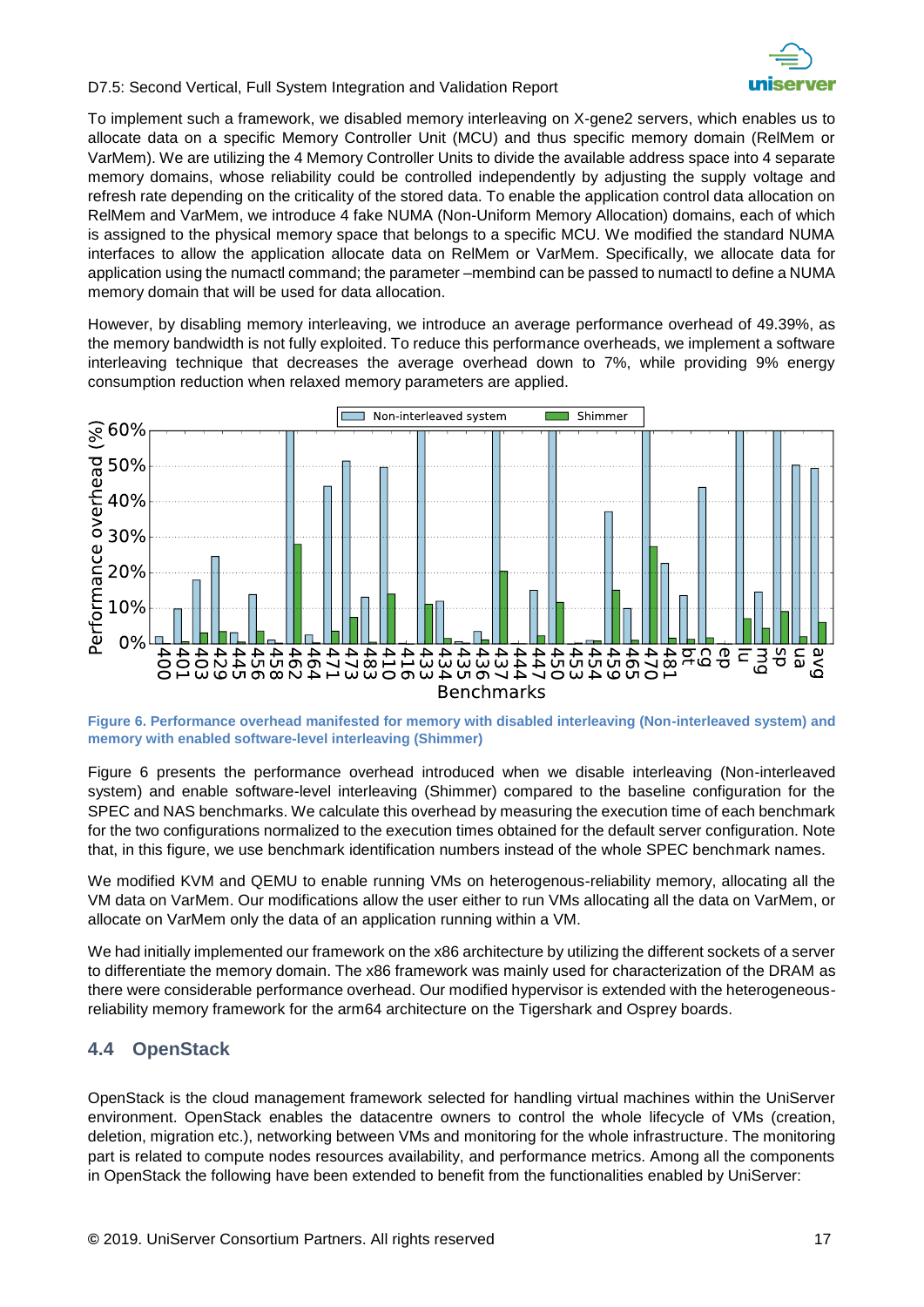

- Ceilometer: OpenStack telemetry system, capable of monitoring virtual and physical metrics.
- Nova: responsible for handling the lifecycle of virtual machines, from creation to destruction; it also handles the physical resources on each compute node assigning them to VMs.
- Horizon: web-based user interface used to interact with OpenStack installation. The relationship between the hypervisor and OpenStack is shown in the following diagram:



**Figure 7: Hypervisor and OpenStack relationship**

<span id="page-17-0"></span>The integration of the extended Ceilometer component was discussed already in [\[13\].](#page-23-11) With respect to the previous integration report OpenStack Nova and Horizon were the focus of development activities. [Figure 7](#page-17-0) shows how the extended Nova and Horizon components interact with each other and with the rest of the UniServer software stack.

Two of the Nova sub-components were extended for UniServer: the scheduler and the compute node manager. The scheduler is in charge of accepting VM creation requests and, by observing the current status of the compute nodes, schedule VMs according to their resource requirements (e.g., memory, VCPUs, disk, etc.). The extension to the scheduler aims at reducing the power consumption of the data centre by leveraging the relaxed operating mode of UniServer nodes when scheduling VMs. According to the VM priority (translated into revenue generation) the scheduler selects the destination node, trying to maximize the number of nodes running in relaxed margins and minimize the probability of failure. The Nova compute node manager was extended to implement de-centralized pro-active fault tolerance by using the predictor component of the UniServer software stack. Each compute node is autonomously polling the predictor accessible through the hypervisor to estimate how safe is the current operating mode. If a node is self-identified as unsafe all the highvalue VMs are migrated to safer nodes. This functionality enables more scheduling policies to be implemented for further power saving. The combination of the extensions to the scheduler and compute node manager aims at a further reduced energy footprint of a cloud datacentre without impacting the service level perceived by the user.

The web-based user interface, Horizon, was extended accordingly to present the user with the enhanced information available for UniServer compute nodes.

A comprehensive description of the above extended components is available in [\[14\]](#page-23-12) and [\[15\].](#page-23-13)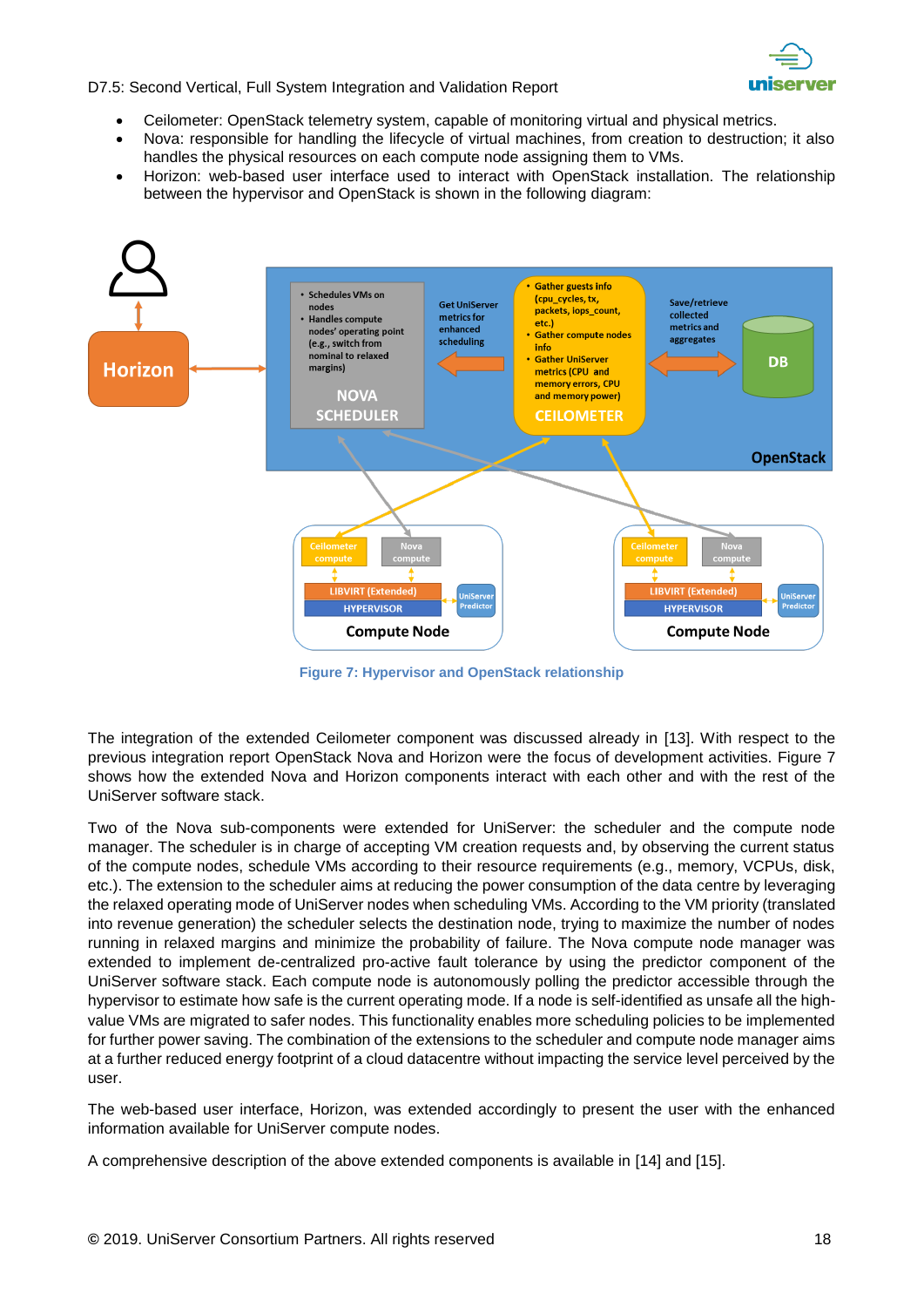

### <span id="page-18-0"></span>*4.4.1 Status*

The extended Nova and Horizon components were successfully tested on two X-Gene2 based "Merlin" boards. The extended Nova is able to schedule VMs according to the current operating mode of the two nodes. Nova is also able to switch the operating mode of a node by directly using the UniServer extended Libvirt interface. UniServer related data is exposed to the user via the Horizon dashboard. The above components are also integrated with the previously discussed Ceilometer extensions providing enhanced metering capabilities, enriched with the unique set of information provided by a UniServer system.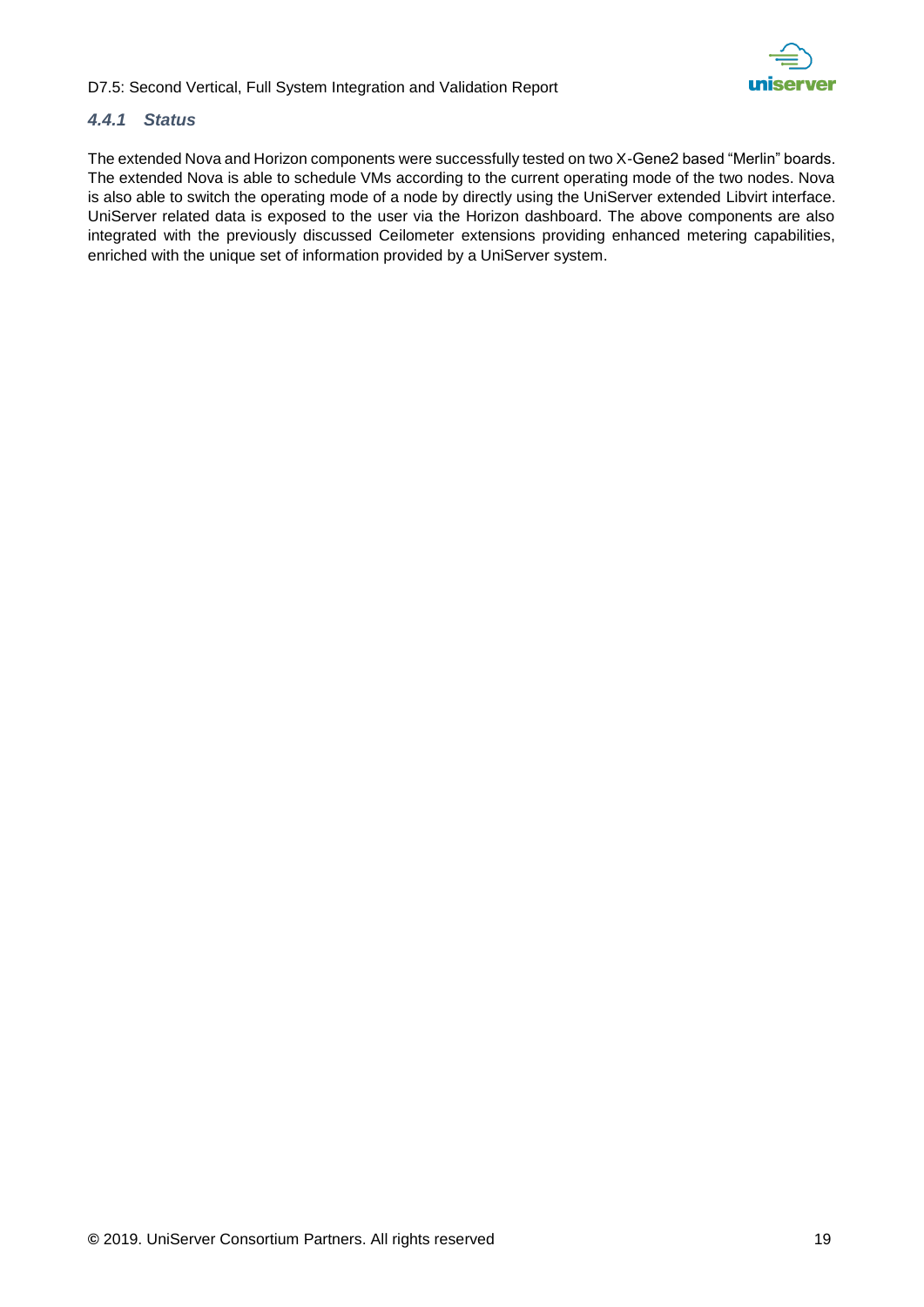

## <span id="page-19-0"></span>**5. Application Layer**

| <b>Application</b>                       | <b>Provider</b>    |
|------------------------------------------|--------------------|
| Wireless jamming detection               | WSE                |
| Polaris Regulatory Reporting Platform    | <b>Meritorious</b> |
| Social Network Server SocialCRM/SocialTV | <b>SPA</b>         |

There are three target applications for UniServer, listed in [Table 3.](#page-19-4)

<span id="page-19-4"></span>The applications do not have any specific interfaces to the UniServer system; they remain agnostic about the type of platform they are executing on.

### <span id="page-19-1"></span>**5.1 WSE Wireless Jammer Detector**

The SDR Jammer Detector is a wireless security component of the Denial of Service (DoS) Sensing solution. The detector identifies jamming signal threats that aim to generate DoS attacks by interfering with wireless network communications. For this purpose, this solution implements a smart sensor that detects threats and communicates detection events to visualization software so that users can easily identify the type of jamming signal generating the attack.

### <span id="page-19-2"></span>*5.1.1 Status*

The WSE Wireless Jammer Detector application has been the first priority. It was the showcase of the first UniServer demonstration, performed during project month 22 (November 2017). A few minor adjustments were made to the application since, and it has been tested during the third year of the project. More in-depth characterisation is currently underway, and the results will be reported in the deliverables D7.8 and D7.9

### <span id="page-19-3"></span>**5.2 MER: Polaris Regulatory Reporting Platform**

European Markets Infrastructure Regulation ([EMIR](http://eur-lex.europa.eu/LexUriServ/LexUriServ.do?uri=CELEX:32012R0648:EN:NOT)) came into force on 16 August 2012, and introduced requirements aimed at improving the transparency of Over-The-Counter (OTC) derivatives markets and to reduce the risks associated with those markets. In order to achieve this, EMIR requires that OTC derivatives meeting certain requirements be subject to the clearing obligation and for all OTC derivatives that are not centrally cleared that risk mitigation techniques apply. In addition, all derivatives transactions need to be reported to Trading Repositories (TRs).

The reporting of a derivative transaction involves any daily modifications/updates of the transaction until the termination of the derivative contract. This requires the processing and validation of a large amount of information and handling sensitive client's data.

Polaris was developed to support our clients on the obligation, to the EMIR, for all EU counterparties to derivative transactions to report such transactions to Trade Repositories (TR) – entities licensed and regulated by the European Securities and Markets Authority (ESMA) who shall collect and maintain the records of all derivatives trade-related data.

The reporting of a derivative transaction should take place at T+1 day, where T is the date where the transaction was executed, and it involves any daily modifications/updates of the transaction until the termination of the derivative contract.

**Table 3: UniServer target applications**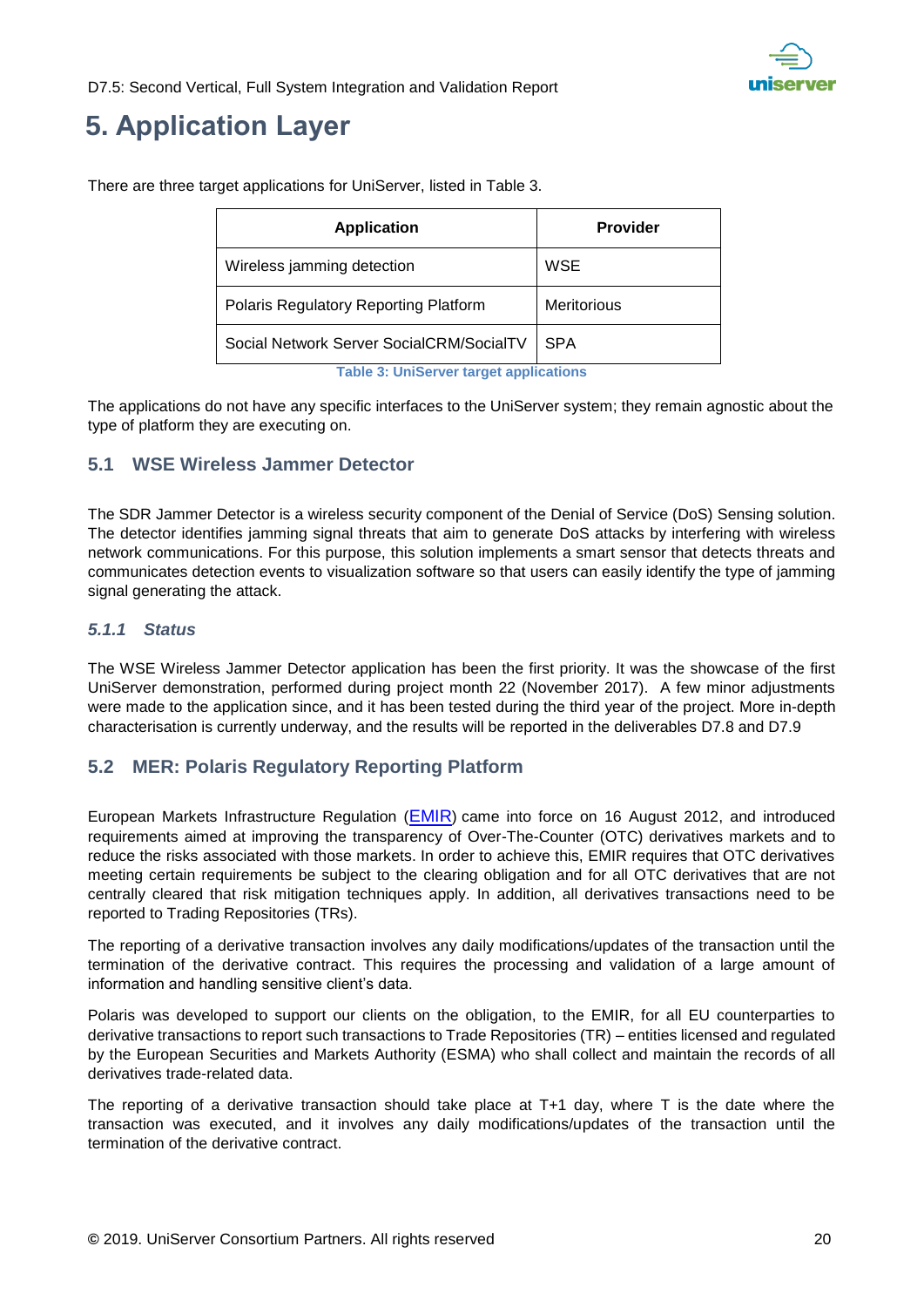

- The complete solution of Polaris platform provides validation of the reporting and speedups the process as compared to reporting directly to Trade Repositories.
- The platform provides additional compliance checks in the reported trades to ensure the validity of the reported information also from the compliance aspect.

#### <span id="page-20-0"></span>*5.2.1 Status*

The Polaris Platform has been completely migrated to the ARM based UniServer platform and in addition, the Micro Polaris Benchmark was developed, as an open source approximation of the original platform, to be distributed with the StressLog application.

### <span id="page-20-1"></span>**5.3 SPA: Social Network Server SocialCRM/SocialTV**

The two SPA apps (Social CRM and Social TV) share the same three architectural components:

The **social network server** component which runs on a large data center

The **social analytics components** that run on client's premises and which process data from the server regarding specific subscribed events

The **web app**, which also runs on client's premises and that connects to a database with the results of the social analytics component to allow their exploration

#### <span id="page-20-2"></span>*5.3.1 The social network server component*

The social network server represents a server serving a typical social network such as Facebook. It implements queries to post content (e.g. messages or photos), retrieve friends, add interests etc. plus other more complex social network queries for analyzing user's behavior that are useful for the social network provider. The social network server is tested using the LDBC Social Network Interactive benchmark (LDBC-SNB), which is a stateof-the-art benchmark for linked data technologies, for which an implementation is provided.

LDBC-SNB uses synthetically generated data, which simulates a real social network in time. This dataset is bulk loaded into the server to set it into a working state, and spans several years of social network activity. Additionally, the synthetic datasets also contain "update" streams, which basically consist of the update activity in the social network (new messages, new friends, etc.) in the subsequent months in the simulation that have not been bulk loaded, but are fed into the driver, which is responsible for issuing these updates at runtime. Also, parameters are provided to the driver to perform read queries.

The goal of the social network server component is to test and understand how the underlying technology graph database technology behaves on the UniServer platform on workloads like the ones modeled by the benchmark, which can fit both the large-scale server the smaller edge computing use cases.

#### <span id="page-20-3"></span>*5.3.2 The social analytics component*

The analytics component, which is installed in client's premises, receives periodic batches of updates on those specific events tracked. For instance, imagine a client A wants to track the activity related to Donald Trump. The social network server will buffer this activity and from time to time or when a buffer is filled it will send that to the client (the social analytics component). From time to time, the client will process the data and combine (or not) with the previous data, and update its snapshot of information with the most recent data received from the server. The type of processing is like finding influencers, detecting communities, etc.

The goal of this component is to test how the underlying technology behaves in workloads that involve executing expensive graph analytics algorithms such as community detection, influencers detection, or interest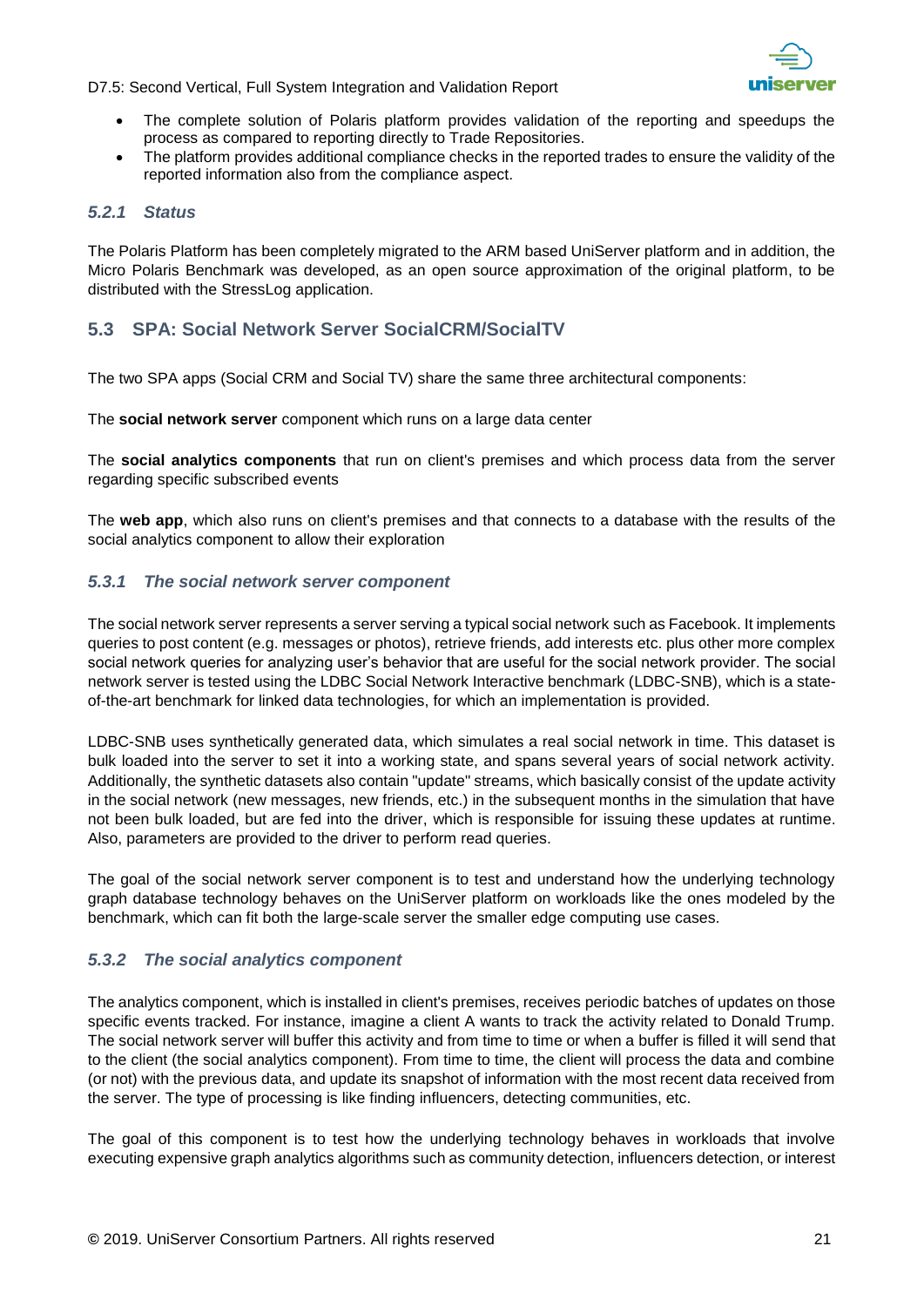

similarity for recommendation engines based on collaborative filtering. Such algorithms are typically run periodically on the latest available data, in batches.

### <span id="page-21-0"></span>*5.3.3 The web app component*

For the web app, we must guarantee that this is interactive and available. This is similar to the social network server. We could measure the latency of the requests and the user experience. Assuming a workday of 8 hours, an SLA of 99% would guarantee a non-availability of at most 5 minutes per day. This seems reasonable. Although these components will be delivered for visualization purposes, the goal is not to test them as these are out of the business of what SPA provides as a technology provider.

### <span id="page-21-1"></span>*5.3.4 Status*

.

We have provided all the necessary stuff to test the social network server, including preloaded datasets, scripts to install and run the server as well to parse and understand the results. The implementation of the social network server is provided here [\(https://github.com/DAMA-UPC/ldbc-sparksee\)](https://github.com/DAMA-UPC/ldbc-sparksee), while the UniServer related stuff (DockerFiles, scripts to download data, Sparksee license etc.) can be found here [\(https://hpdc](https://hpdc-gitlab.eeecs.qub.ac.uk/aprat/uniserver-ldbc-sparksee)[gitlab.eeecs.qub.ac.uk/aprat/uniserver-ldbc-sparksee\)](https://hpdc-gitlab.eeecs.qub.ac.uk/aprat/uniserver-ldbc-sparksee). Additionally, a preloaded VM with the application has been provided. Finally, note that an ARM compatible version has been developed for this Project.

We have developed the two social analytics components, the SocialCRM (community detection, influencers identification) and SocialTV (recommender engines based con collaborative filtering). Such components can be found in [\(https://hpdc-gitlab.eeecs.qub.ac.uk/Jordi.Urmeneta/uniserver-spa-socialcrm\)](https://hpdc-gitlab.eeecs.qub.ac.uk/Jordi.Urmeneta/uniserver-spa-socialcrm) and [\(https://hpdc](https://hpdc-gitlab.eeecs.qub.ac.uk/Jordi.Urmeneta/uniserver-spa-media)[gitlab.eeecs.qub.ac.uk/Jordi.Urmeneta/uniserver-spa-media\)](https://hpdc-gitlab.eeecs.qub.ac.uk/Jordi.Urmeneta/uniserver-spa-media) respectively, which not only provide the application but also DockerFiles and scripts to run them in containers. Additionally, the SocialCRM app has been integrated within a VM to be easily distributed among partners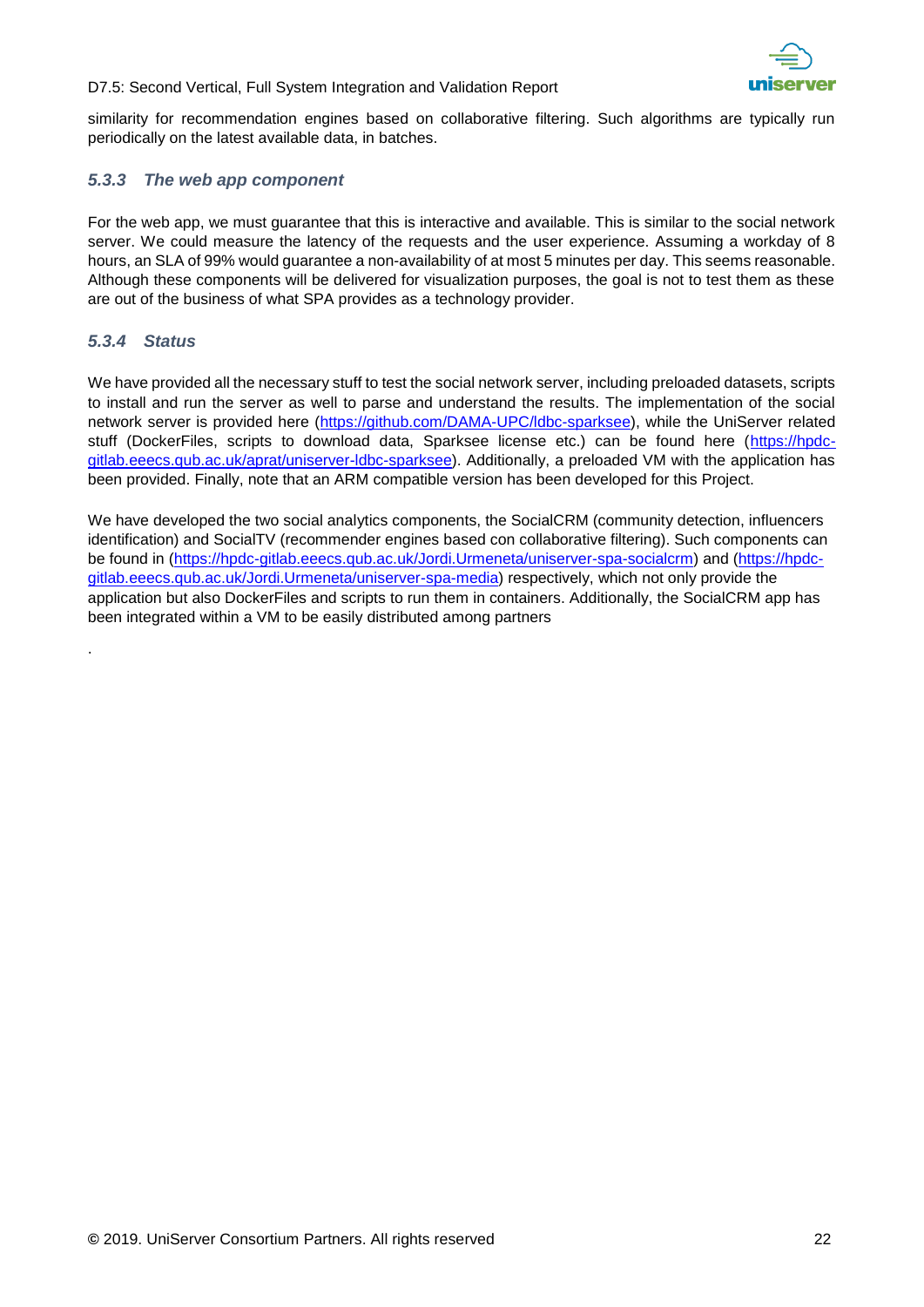

## <span id="page-22-0"></span>**6. Conclusions and Future Work**

This report deliverable has described the developments and enhancements of the UniServer system at the hardware, system, and application layers in the period between month M21 and M31. The modules at each layer have been discussed, as well as the level of integration. The remainder of the project will focus on preparing all components on the target hardware, both X-Gene2 and X-Gene3 based platforms, for the final UniServer project presentation.